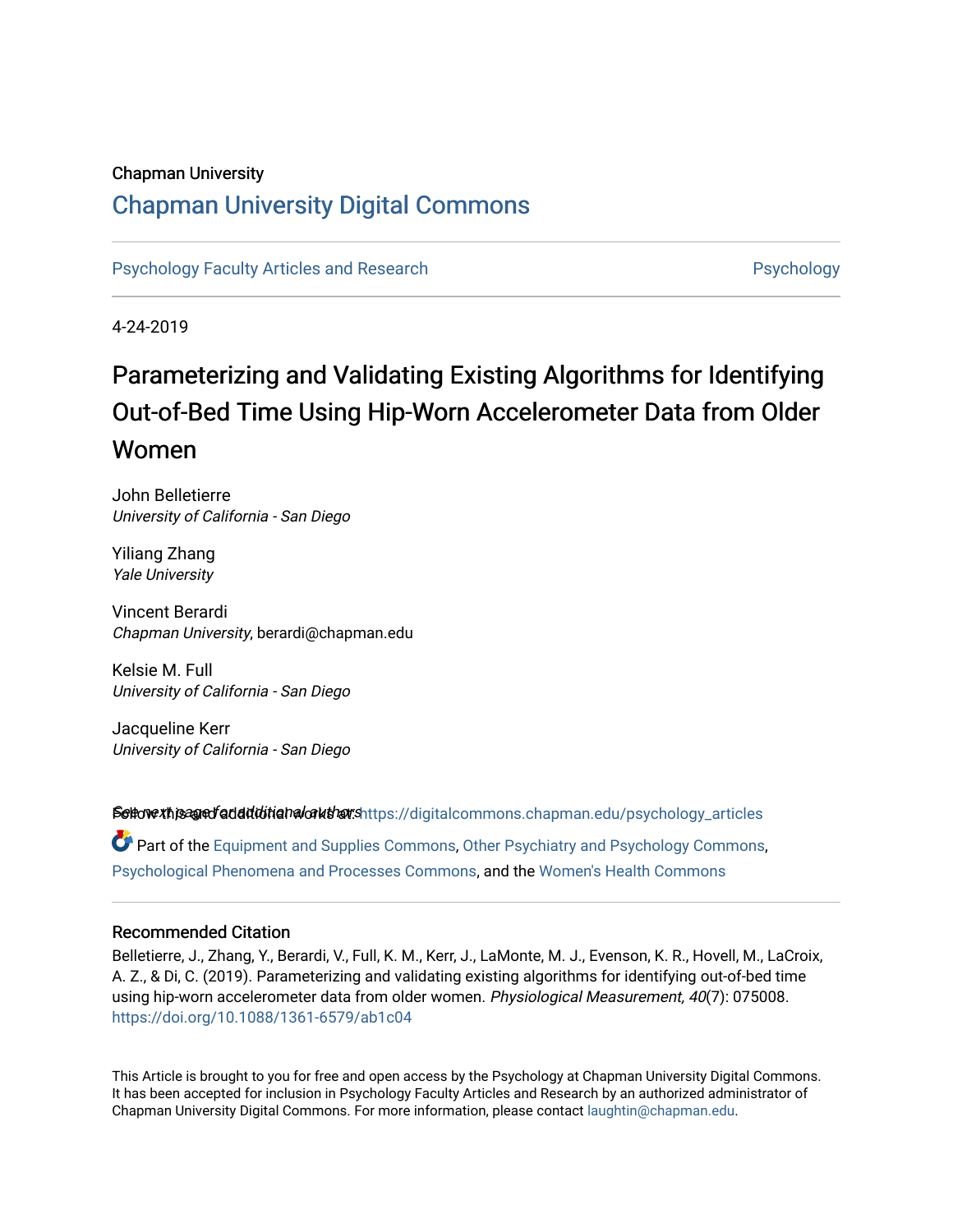### Parameterizing and Validating Existing Algorithms for Identifying Out-of-Bed Time Using Hip-Worn Accelerometer Data from Older Women

#### **Comments**

This is a pre-copy-editing, author-produced PDF of an article accepted for publication in Physiological Measurement, volume 40, issue 7 in 2019 following peer review. The definitive publisher-authenticated version will be available online at [DOI: 10.1088/1361-6579/ab1c04](https://doi.org/10.1088/1361-6579/ab1c04).

#### Copyright

Institute of Physics and Engineering in Medicine

#### Authors

John Belletierre, Yiliang Zhang, Vincent Berardi, Kelsie M. Full, Jacqueline Kerr, Michael J. LaMonte, Kelly R. Evenson, Melbourne Hovell, Andrea Z. LaCroix, and Chongzhi Di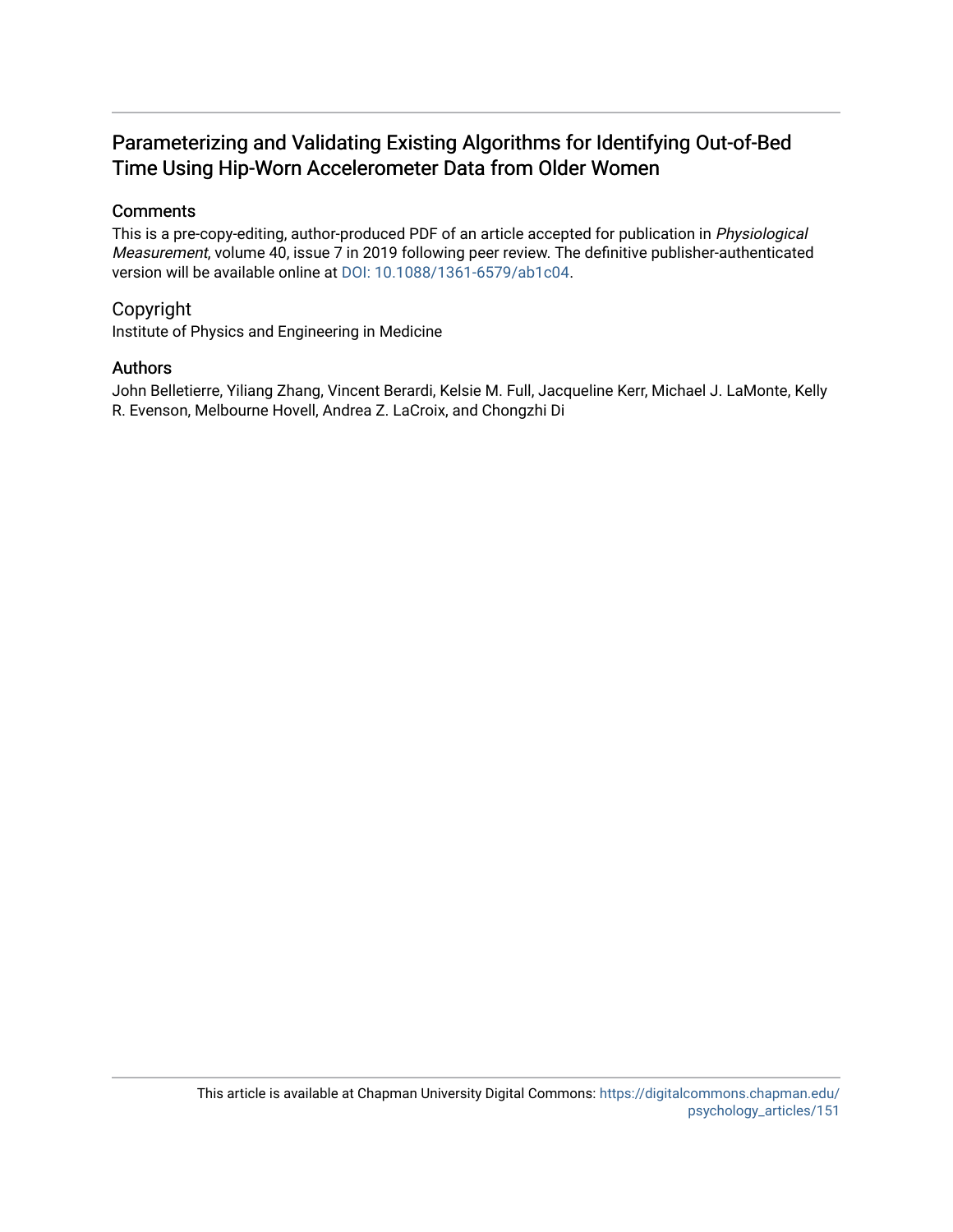#### **ACCEPTED MANUSCRIPT**

## Parameterizing and validating existing algorithms for identifying out-ofbed time using hip-worn accelerometer data from older women

To cite this article before publication: John Bellettiere et al 2019 Physiol. Meas. in press <https://doi.org/10.1088/1361-6579/ab1c04>

#### Manuscript version: Accepted Manuscript

Accepted Manuscript is "the version of the article accepted for publication including all changes made as a result of the peer review process, and which may also include the addition to the article by IOP Publishing of a header, an article ID, a cover sheet and/or an 'Accepted Manuscript' watermark, but excluding any other editing, typesetting or other changes made by IOP Publishing and/or its licensors"

This Accepted Manuscript is **© 2018 Institute of Physics and Engineering in Medicine**.

During the embargo period (the 12 month period from the publication of the Version of Record of this article), the Accepted Manuscript is fully protected by copyright and cannot be reused or reposted elsewhere. As the Version of Record of this article is going to be / has been published on a subscription basis, this Accepted Manuscript is available for reuse under a CC BY-NC-ND 3.0 licence after the 12 month embargo period.

After the embargo period, everyone is permitted to use copy and redistribute this article for non-commercial purposes only, provided that they adhere to all the terms of the licence <https://creativecommons.org/licences/by-nc-nd/3.0>

Although reasonable endeavours have been taken to obtain all necessary permissions from third parties to include their copyrighted content within this article, their full citation and copyright line may not be present in this Accepted Manuscript version. Before using any content from this article, please refer to the Version of Record on IOPscience once published for full citation and copyright details, as permissions will likely be required. All third party content is fully copyright protected, unless specifically stated otherwise in the figure caption in the Version of Record.

View the [article online](https://doi.org/10.1088/1361-6579/ab1c04) for updates and enhancements.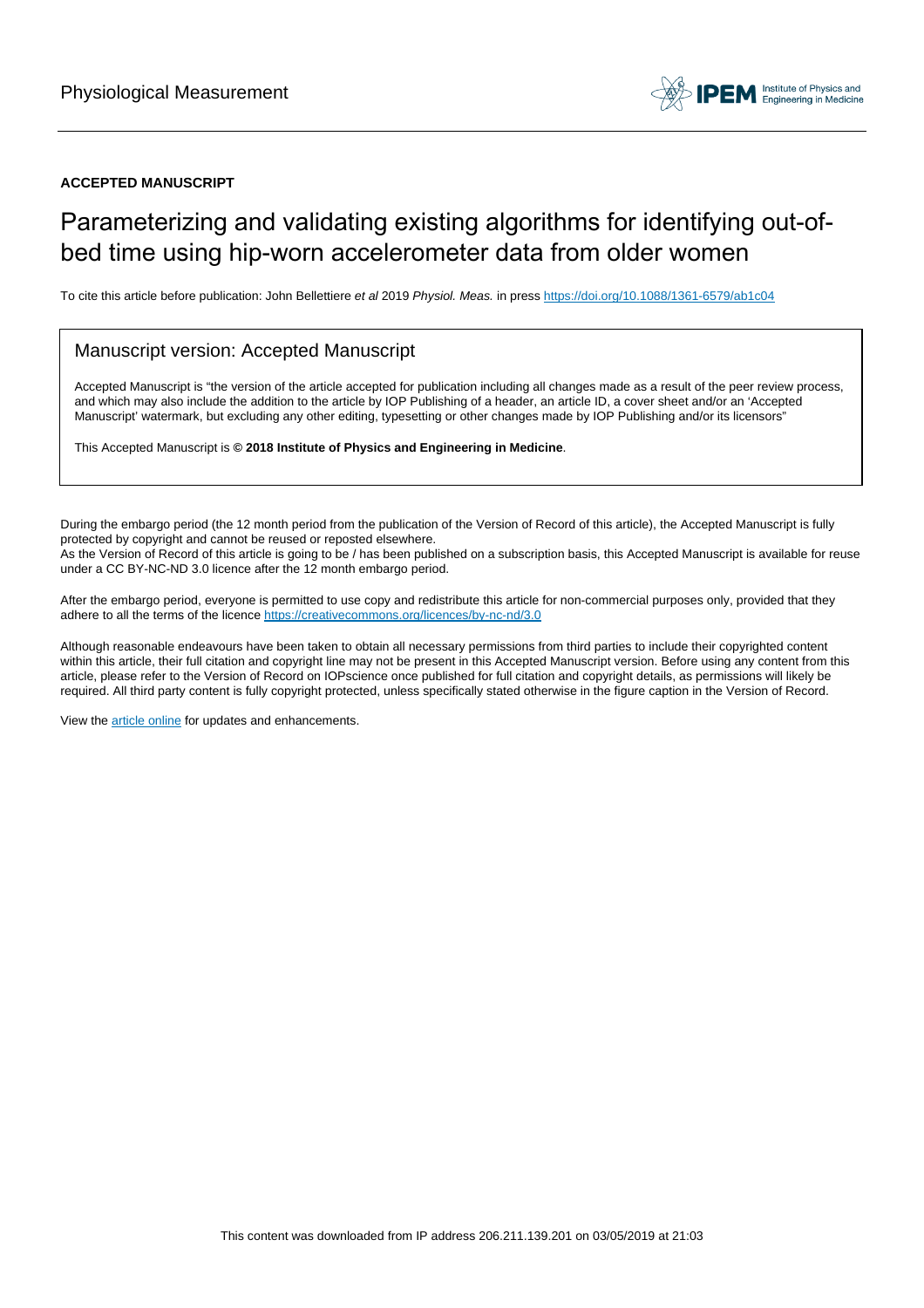| 2<br>3   |                                                                                                                                                                                                   |
|----------|---------------------------------------------------------------------------------------------------------------------------------------------------------------------------------------------------|
| 4        | Parameterizing and validating existing algorithms for identifying out-of-                                                                                                                         |
| 5        | bed time using hip-worn accelerometer data from older women                                                                                                                                       |
| 6<br>7   |                                                                                                                                                                                                   |
| 8        |                                                                                                                                                                                                   |
| 9        | John Bellettiere <sup>1,2</sup> , Yiliang Zhang <sup>3</sup> , Vincent Berardi <sup>2,4</sup> , Kelsie M. Full <sup>1</sup> , Jacqueline Kerr <sup>1</sup> ,                                      |
| 10<br>11 | Michael J. LaMonte <sup>5</sup> , Kelly R. Evenson <sup>6</sup> , Melbourne Hovell <sup>2</sup> , Andrea Z. LaCroix <sup>1*</sup> , Chongzhi<br>$Di^{7*}$                                         |
| 12       |                                                                                                                                                                                                   |
| 13       | *equally contributing senior authors                                                                                                                                                              |
| 14       |                                                                                                                                                                                                   |
| 15<br>16 | <sup>1</sup> Department of Family Medicine and Public Health, University of California San Diego, La Jolla, CA,                                                                                   |
| 17       | USA.                                                                                                                                                                                              |
| 18       | <sup>2</sup> Center for Behavioral Epidemiology and Community Health, Graduate School of Public Health, San                                                                                       |
| 19       | Diego State University, San Diego, California, USA.<br><sup>3</sup> Department of Biostatistics, Yale, New Haven, Connecticut, USA.                                                               |
| 20<br>21 | <sup>4</sup> Department of Psychology, Chapman University, California, USA                                                                                                                        |
| 22       | <sup>5</sup> Department of Epidemiology and Environmental Health, School of Public Health and Health                                                                                              |
| 23       | Professions, University at Buffalo-SUNY, Buffalo, NY, USA.                                                                                                                                        |
| 24<br>25 | <sup>6</sup> Department of Epidemiology, Gillings School of Global Public Health, University of North Carolina<br>Chapel Hill, Chapel Hill, NC, USA.                                              |
| 26       | <sup>7</sup> Division of Public Health Sciences, Fred Hutchinson Cancer Research Center, Seattle, WA, USA.                                                                                        |
| 27       |                                                                                                                                                                                                   |
| 28       |                                                                                                                                                                                                   |
| 29<br>30 |                                                                                                                                                                                                   |
| 31       | Corresponding author: John Bellettiere, University of California, San Diego, 9500 Gilman Drive,<br>La Jolla, CA 92093, Tel: 858-822-0627, FAX: 858-534-4642, E-mail: <i>jbellettiere@ucsd.edu</i> |
| 32       |                                                                                                                                                                                                   |
| 33<br>34 |                                                                                                                                                                                                   |
| 35       | Target journal: Physiological Measurement (research note=3500 word max; original                                                                                                                  |
| 36       | research=8000 word max; no reported max for tables/figures)                                                                                                                                       |
| 37       |                                                                                                                                                                                                   |
| 38<br>39 |                                                                                                                                                                                                   |
| 40       | Word Count: 4378 (max 8000)                                                                                                                                                                       |
| 41       | Tables: 5                                                                                                                                                                                         |
| 42<br>43 |                                                                                                                                                                                                   |
| 44       | <b>Figures: 1</b>                                                                                                                                                                                 |
| 45       | <b>Abstract Word Count: 249 (max 250)</b>                                                                                                                                                         |
| 46<br>47 | Supplemental Material: 7 tables 2 figures                                                                                                                                                         |
| 48       |                                                                                                                                                                                                   |
| 49       |                                                                                                                                                                                                   |
| 50<br>51 |                                                                                                                                                                                                   |
| 52       |                                                                                                                                                                                                   |
| 53       |                                                                                                                                                                                                   |
| 54<br>55 |                                                                                                                                                                                                   |
| 56       |                                                                                                                                                                                                   |
| 57       |                                                                                                                                                                                                   |
| 58       | 1                                                                                                                                                                                                 |
| 59<br>60 |                                                                                                                                                                                                   |
|          |                                                                                                                                                                                                   |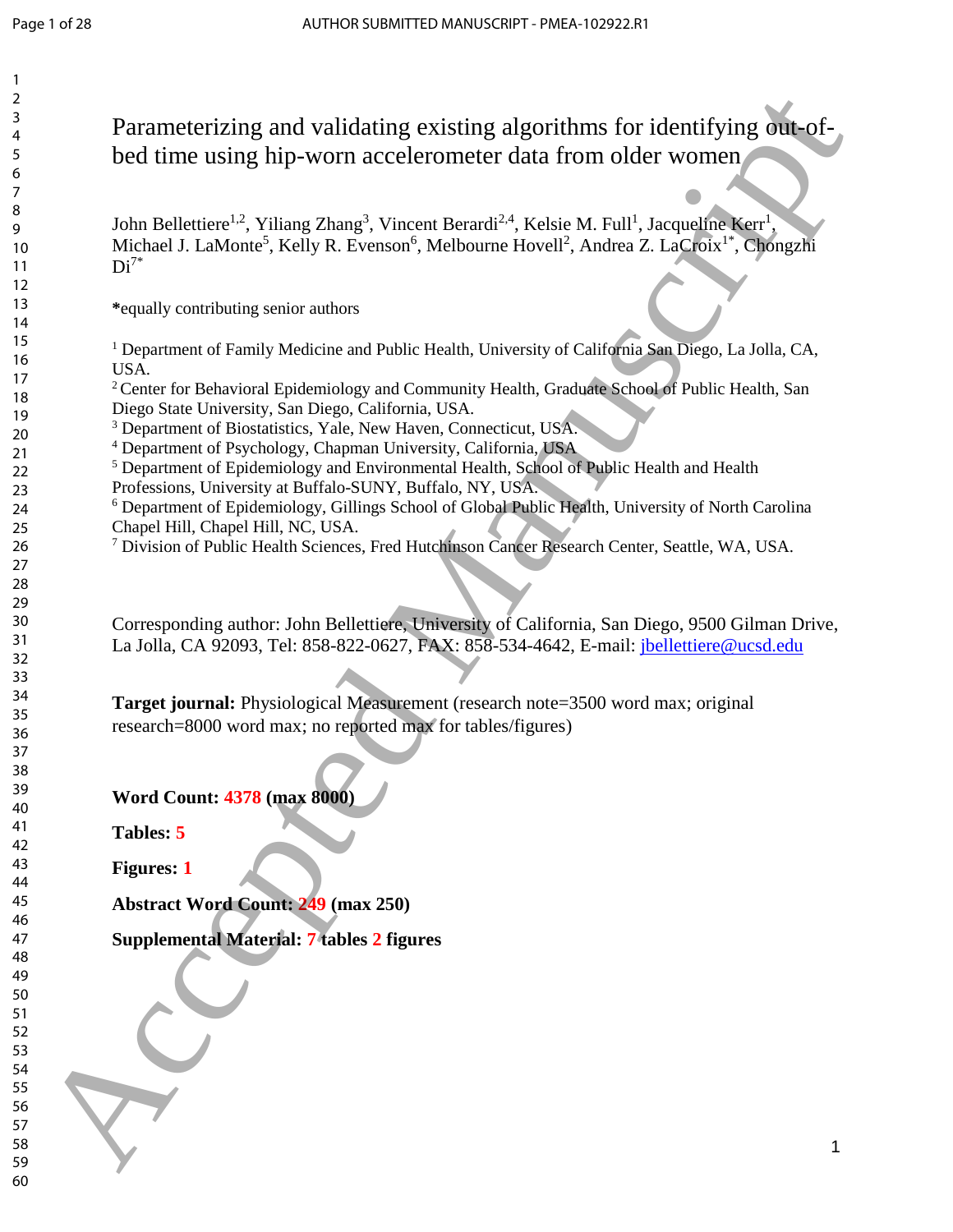#### **ABSTRACT**

**Objective:** To parameterize and validate two existing algorithms for identifying out-of-bed time using 24-hour hip-worn accelerometer data from older women.

**Approach:** Overall, 628 women (80±6 years old) wore ActiGraph GT3X+ accelerometers 24 hours/day for up to 7 days and concurrently completed sleep-logs. Trained staff used a validated visual analysis protocol to measure in-bed periods on accelerometer tracings (criterion). The Tracy and McVeigh algorithms were adapted for optimal use in older adults. A training set of 314 women was used to choose two key thresholds by maximizing the sum of sensitivity and specificity for each algorithm and data (vertical axis, VA, and vector magnitude, VM) combination. Data from the remaining 314 women were then used to test agreement in *waking wear time* (i.e., out-of-bed time while wearing the accelerometer) by computing sensitivity, specificity, and kappa comparing the algorithm output with the criterion. Waking wear timeadjusted means of sedentary time, light-intensity physical activity (light PA) and moderate-tovigorous-intensity physical activity (MVPA) were then estimated and compared. **Main results:** Waking wear time agreement with the criterion was high for Tracy\_<sub>VA</sub>, Tracy\_<sub>VM</sub>,  $McVeigh_{VA}$ , and highest for  $McVeigh_{VM}$ . Compared to the criterion,  $McVeigh_{VM}$  had mean sensitivity=0.92, specificity=0.87, kappa=0.80, and overall mean difference ( $\pm$ SD) of-0.04 $\pm$ 2.5 hours/day. Minutes of sedentary time, light PA, and MVPA adjusted for waking wear time using the criterion measure and McVeigh\_v<sub>M</sub> were not statistically different (p  $>0.43$  | all). **Significance:** The McVeigh algorithm with optimal parameters using VM performed best compared to criterion sleep-log assisted visual analysis and is suitable for automated **AISTRACT**<br>
Solution: The parameterize and validate two existing algorithms for identifying out of Findulanus<br>  $\frac{2}{3}$  Objectives: To parameterize and salidate two existing algorithms for identifying out of Findulanus<br>

identification of waking wear time in older women when visual analysis is not feasible.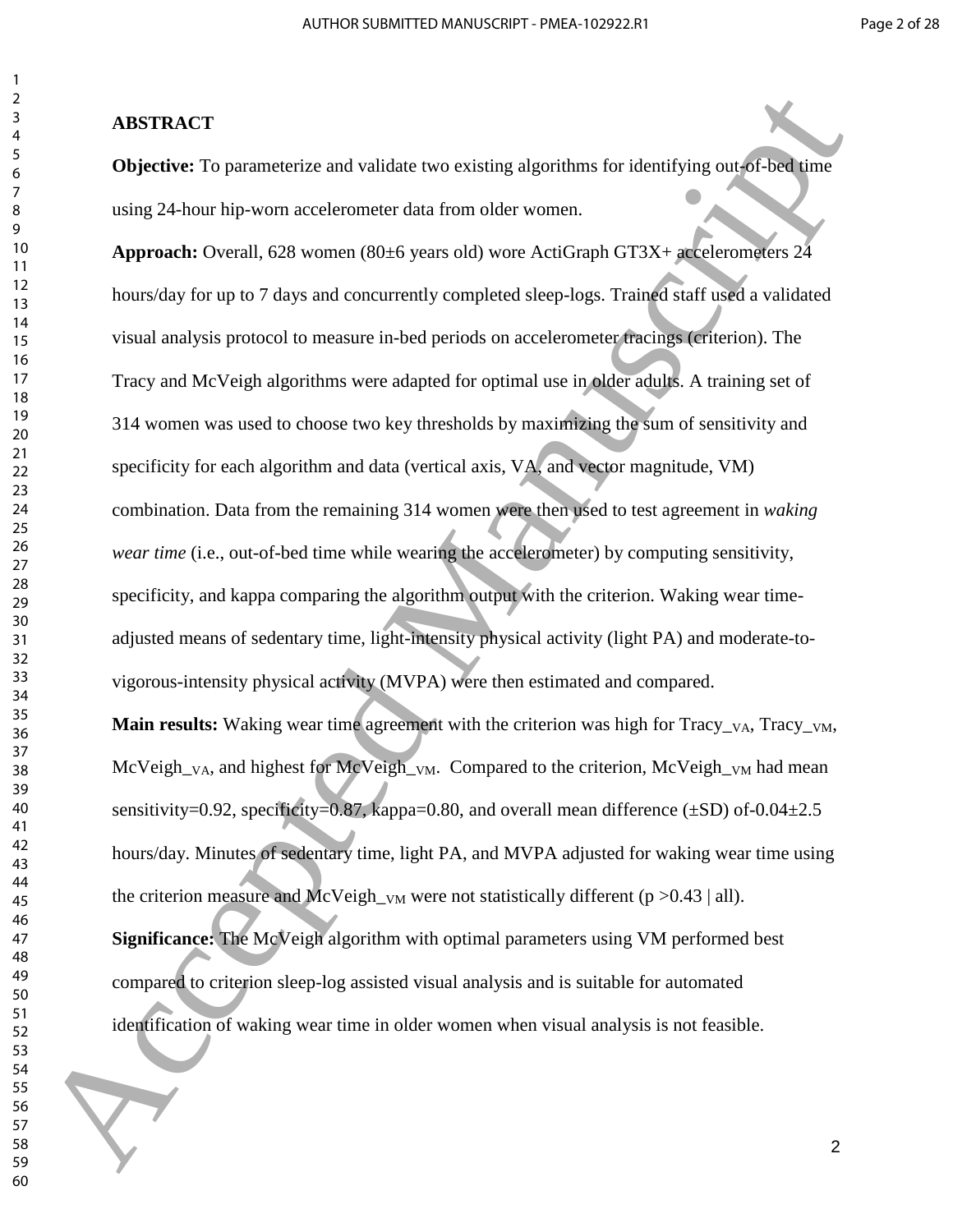#### **INTRODUCTION**

Accelerometers have been used to measure human movement beginning in 1983 (Montoye *et al* 1983) and have since become the most used sensor in physical activity research (Chen *et al* 2012). Early research protocols required accelerometers be worn only while awake, often requiring participants to remove devices when they were likely to get wet (e.g., during showers or while swimming), and while sleeping [eg, (Diaz *et al* 2017)]. One problem with this waking-wear protocol is that taking devices off before bed and putting them on after waking presents opportunities for participants to forget to wear devices while awake, which can result in incomplete assessment of physical activity and sedentary times (Troiano *et al* 2014). This nonwear results in missing data (Tudor-Locke *et al* 2015) that is more likely to occur just before and just after sleep—a pattern that is not missing at random. Furthermore, systematically requiring device removal creates missed opportunities to assess sleep duration and several other dimensions of sleep that can be measured using hip-worn or wrist-worn accelerometers, though accuracy of some sleep dimensions measured with hip-worn accelerometry remains unclear (Zinkhan *et al* 2014, Weiss *et al* 2010). **EXTRODUCTION**<br>
Acceleranceus have been used to measure human inviennes hagiening in 1987<br>
(Manuscrie of 1983) and have since hectors the most used sensor in physical registive measure<br>
(Chen er of 2012). Forly research p

For the assessment of time spent in physical activity, accelerometers are commonly worn on the hip to measure whole-body acceleration in three dimensions 30 to 100 times per second (Migueles *et al* 2017). Raw acceleration data are summarized to manageable sampling time intervals, or "epochs" (commonly 1 minute) using proprietary algorithms built into manufacturer-provided software resulting in activity measures known as "counts per minute" (cpm). The resulting cpm data can be used to classify each minute of the day into one of four categories: sedentary behavior; physical activity (light, moderate, vigorous); sleep; or non-wear.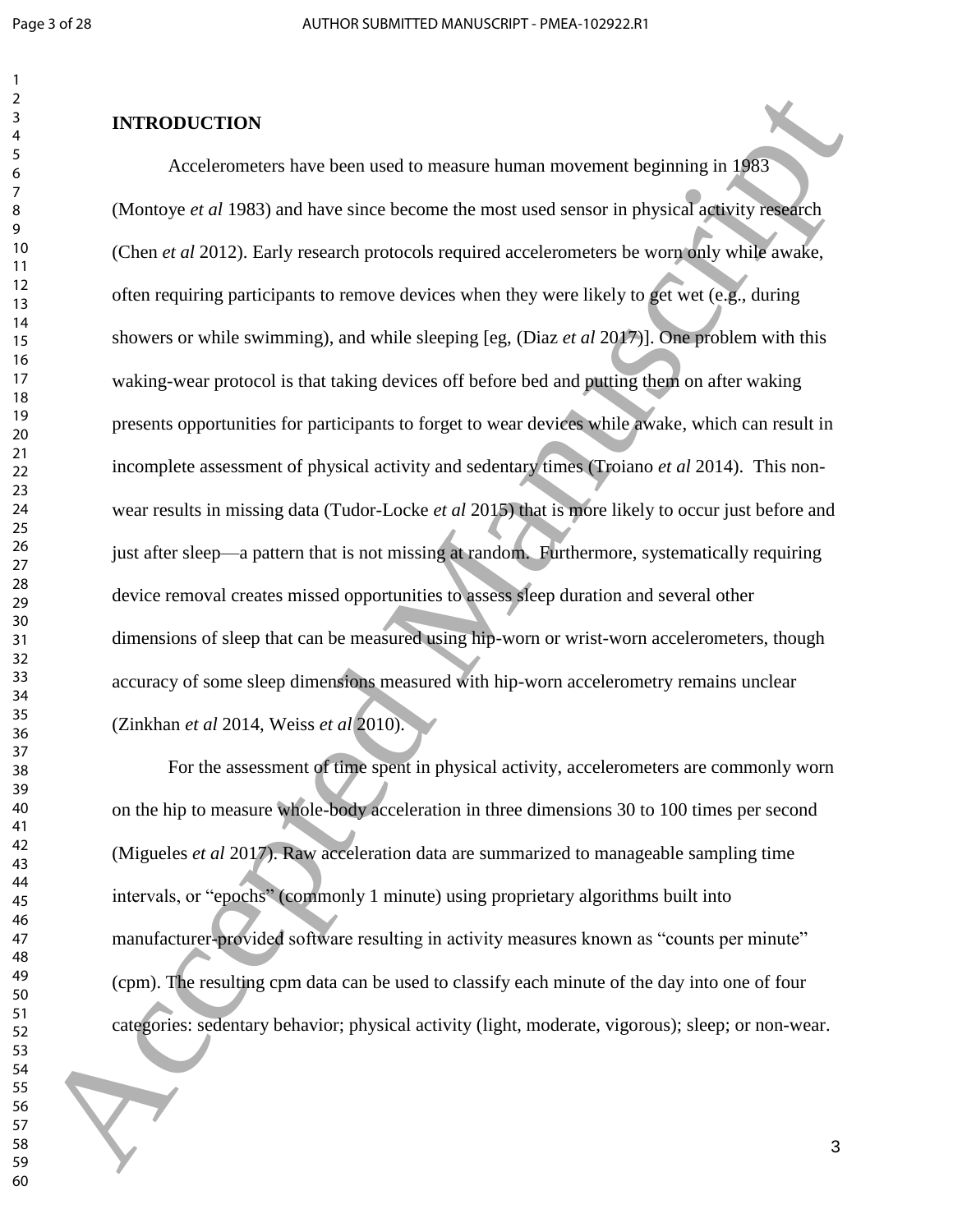Data processing techniques for classifying sedentary behavior and physical activity that rely solely on cpm data are widely used (Freedson *et al* 1998, Troiano *et al* 2008, Matthews *et al* 2008). These techniques use cpm thresholds, also called "cutpoints", that are established often in laboratory studies that calibrate cpm data to directly measured energy expenditure (e.g., oxygen uptake) while participants perform various tasks such as walking on a treadmill, folding laundry, mopping, and watching TV (Evenson *et al* 2015). Automated algorithms to classify non-wear time (Choi *et al* 2011) are also pervasively used. The identification of in-bed time (sometimes a proxy for sleep duration) using automated algorithms is common when accelerometers are worn on the wrist (Ancoli-Israel *et al* 2003). Identifying in-bed time using data from hip-worn accelerometers is more challenging because differences in whole-body movement patterns between sedentary behavior and sleep are not as clearly distinct as those observed on wrist-worn accelerometers. Despite the added difficulty, several automated in-bed detection algorithms for hip-worn accelerometer data have been developed and validated against whole-room calorimetry (Tracy *et al* 2014), parent-reported sleep logs (Barreira *et al* 2015) and expert visual analysis of cpm data (Tudor-locke *et al* 2014, McVeigh *et al* 2016a). Two of the algorithms—Tracy et al.'s bed-rest algorithm (referred to as the "Tracy algorithm") and McVeigh et al.'s waking wear time algorithm (referred to as the "McVeigh algorithm)—rely solely on cpm output from ActiGraph accelerometers (McVeigh *et al* 2016a, Tracy *et al* 2014). The simplicity of the cpm algorithms makes their application in large epidemiologic studies more feasible than other time intensive approaches. Dut processing techniques (in classifying sedentary beliavior and physical sativity that<br>
is younger the solely on equal at a sevisibly used (Freedom et al. 1998, Froiano et al. 2008, Manuscript<br>
2008). These inclusions u

Algorithms designed to categorize out-of-bed time from hip-worn accelerometry rely on temporal patterns of whole-body physical activity that occur while out of bed and while in bed/asleep. The algorithms are heavily influenced by physical activity profiles during the waking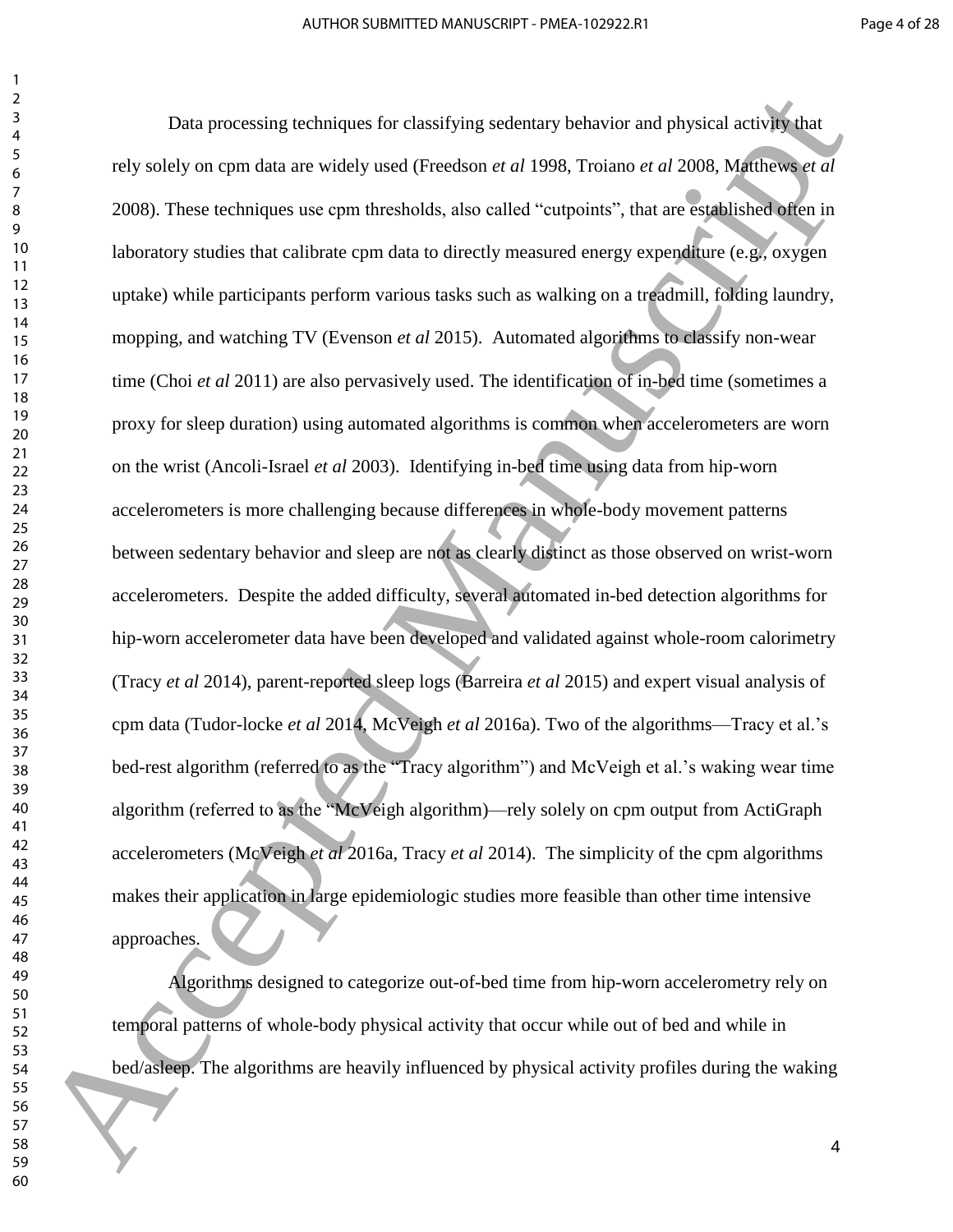period. For example, a person who is consistently active throughout their out-of-bed period will have cpm readings that are distinctly different than the cpm readings during their in-bed period, making the distinction between the two periods clear. For someone who spends the vast majority of their out-of-bed periods sedentary (e.g., sitting at a computer, watching television), distinctions between in-bed and out-of-bed periods would be more difficult to ascertain. The Tracy and McVeigh algorithms were developed and validated using data from youth aged 10-18 and young adults aged ~22 years, respectively. Since sleep patterns (Yoon *et al* 2003) and activity intensity profiles (Troiano *et al* 2008) are highly variable by age, there is good reason to believe that the algorithms developed for adolescents and young adults are not directly generalizable to older adults (McVeigh *et al* 2016a). However, both the Tracy and McVeigh algorithms were originally designed with parameters that could be modified to fit different population subgroups. Period. For example, a person who is consistently active throughout their out-of-bed period, solid and the contraction of the period state of the space of the space of the space of the space of the space of the space of t

The first objective of this study was to identify parameter values that optimized the Tracy and McVeigh algorithms for identifying waking wear time in older women. Waking wear time was defined as the daily out-of-bed time during accelerometer wear, and is the key variable used for adjustment in studies of physical activity and sedentary behavior that collect data over the 24 hour day. The second objective was to validate both algorithms in a separate sample of older women using the newly-identified optimal parameters. An algorithm parameterized for older adults, if sufficiently valid, could measurably reduce the resource burden of data processing, making it more feasible for large epidemiologic studies to include 24-hour accelerometry

measures. **METHODS**

**Sample**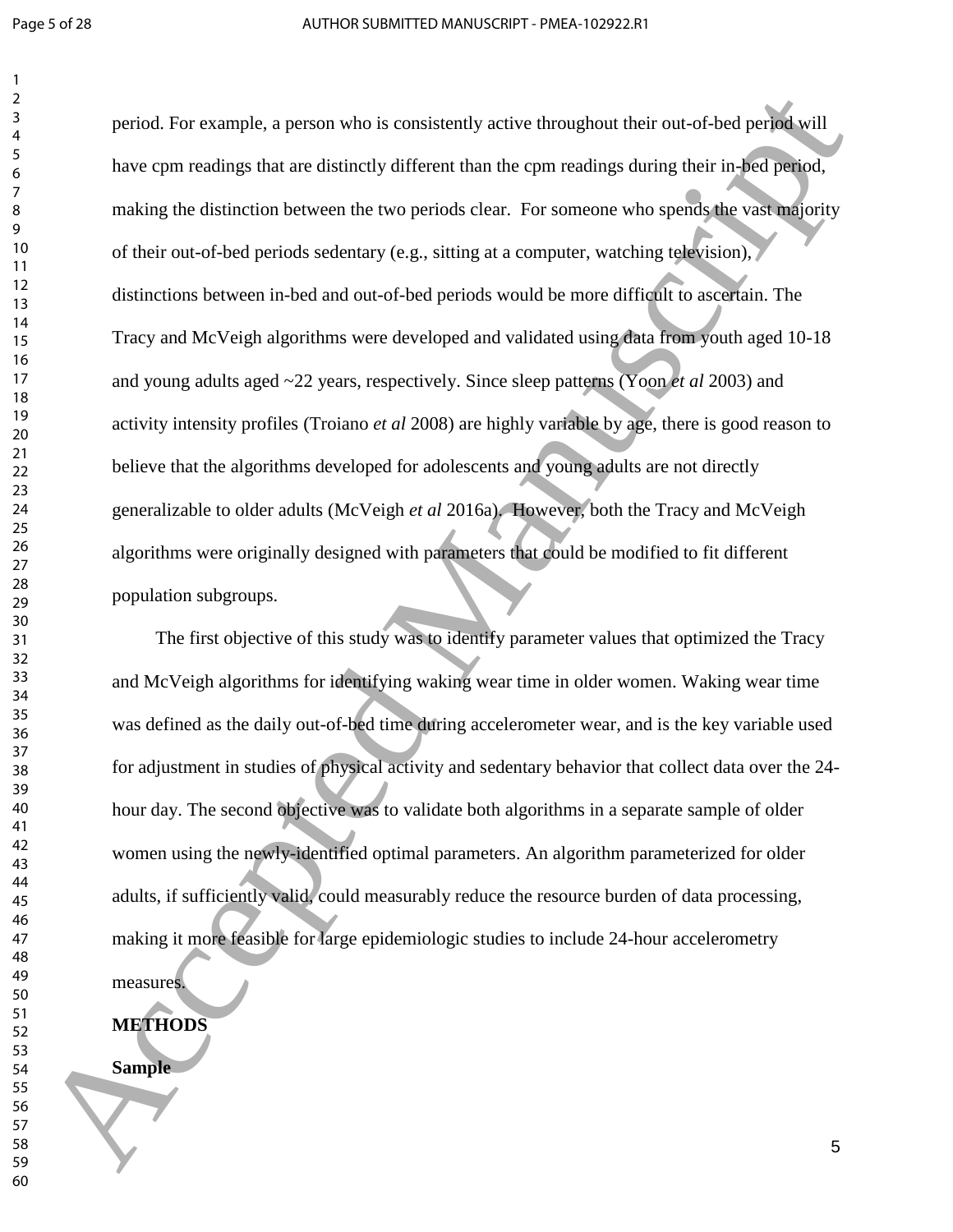Accelerometer and sleep log data from a subsample of Women's Health Initiative (WHI) participants who enrolled in the WHI Long Life Study (2012-2013) and the ancillary Objective Physical Activity and Cardiovascular Health Study (OPACH) were used (LaCroix *et al* 2017). Participants were between 63 and 99 years old (average age  $79 \pm 7$  years), community-living, ambulatory, and cognitively able to both provide consent to the Long Life Study home examination, during which accelerometers were deployed in the majority of women, and provide consent into OAPCH. About half (49.4%) were non-Hispanic white, 33.7% were non-Hispanic black, and 16.9% were Hispanic/Latina. ActiGraph GT3X+ accelerometers were worn over the right hip for 24 hours per day (removed only when showering or swimming) over a 7-day measurement period. Sleep logs were concurrently distributed to collect in-bed and out-of-bed times during accelerometer wear; the sleep logs have been published elsewhere (Rillamas-Sun *et al* 2015). Of the 6489 women who wore accelerometers for at least one day, 6114 (94%) also completed sleep logs for at least one day. Accelerometer and skep log-data from a subsample of Women's Health Initiative MUII<br>
participants who enrolled in the WHI Long Life Stady (2012-2013) and the arcillary Origenter<br>
Physical Accivity and Candinosacular Health

The first 628 participants whose accelerometer data went through a validated sleep logassisted visual inspection (described below) were included in the present study. Participants were randomly assigned to either a "parameterization subsample" that was used to determine optimal parameters or a "validation subsample" that was a separate sample used only to evaluate the optimal parameters.

Parameters for the Tracy and the McVeigh algorithms were largely dependent on in-bed and out-of-bed body movement. Sleep duration (short <7 hr/night, average 7-9 hr/night, and long  $>9$  hr/night) and total physical activity (high and low, determined by a median split to accelerometer cpm) were used as proxies for this movement. To ensure sufficient variation in sleep and physical activity patterns in the parameterization and validation subsamples, the 628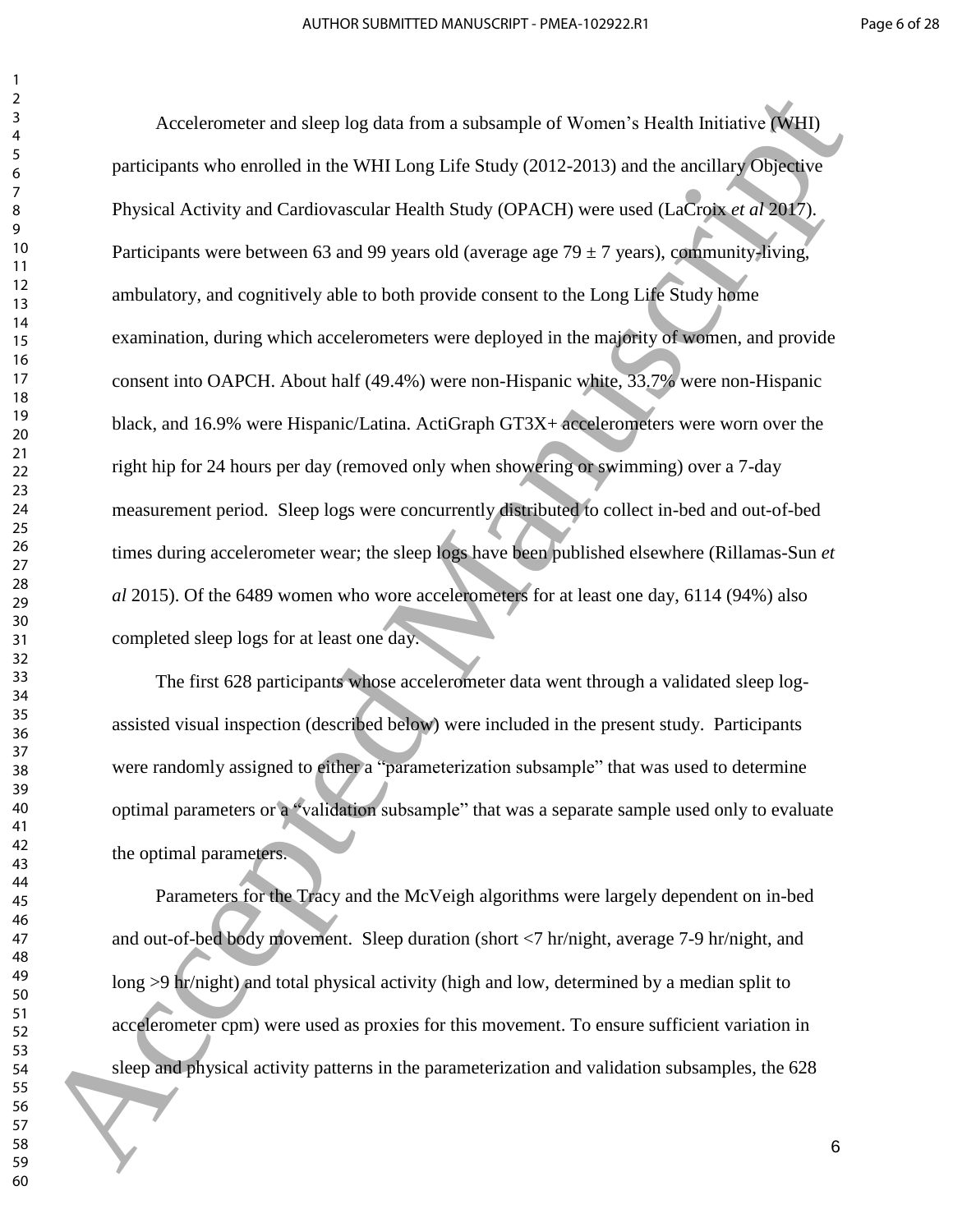women were stratified into the 6 mutually exclusive categories based on sleep duration and total physical activity. Then 50% of women from each category were randomly sampled without replacement for the parameterization subsample; the remaining women formed the validation subsample. The parameterization and validation subsamples each had 18 high activity short sleepers, 119 high activity average sleepers, 21 high activity long sleepers, 15 low activity average sleepers, 96 low activity average sleepers, and 45 low activity long sleepers.

#### **Accelerometer data processing**

ActiGraph GT3X+ accelerometers measured acceleration at 30 Hz. Raw acceleration data were converted into counts per 15-second epoch using the low frequency filter in ActiLife v6.11. This filter was used by McVeigh and colleagues and is designed so that activity at the lower end of the activity intensity spectrum can be detected with similar consistency as older ActiGraph accelerometer models such as those used by Tracy and colleagues (Tracy *et al* 2014, McVeigh *et al* 2016a, ActiGraphcorp.com 2015). Data were then aggregated to 1-minute epochs to represent cpm. Vector magnitude counts for each 1-minute epoch was computed as the square root of the sum of the vertical axis cpm squared, the horizontal axis cpm squared, and the perpendicular axis cpm squared. Non-wear time was identified by a commonly used automated algorithm which identified periods with  $\geq 90$  minutes of consecutive vector magnitude cpm of zero, allowing for up to 2 consecutive minutes of nonzero counts (to account for movement of the unworn device) conditional on there being 30 minute windows of zero cpm before and after the device was moved (Choi *et al* 2011, 2012). somen were stratified into the 6 matually exclusive categories based on steep duration applysical activity. Then 50% of somen from each category seen randomly sampled with an episcical explored manuscription schemes forme

#### **Sleep log-assisted visual analysis**

Similar to the procedures used by McVeigh et al., two raters were trained to visually identify in-bed periods by systematically observing cpm data on accelerometer tracings in the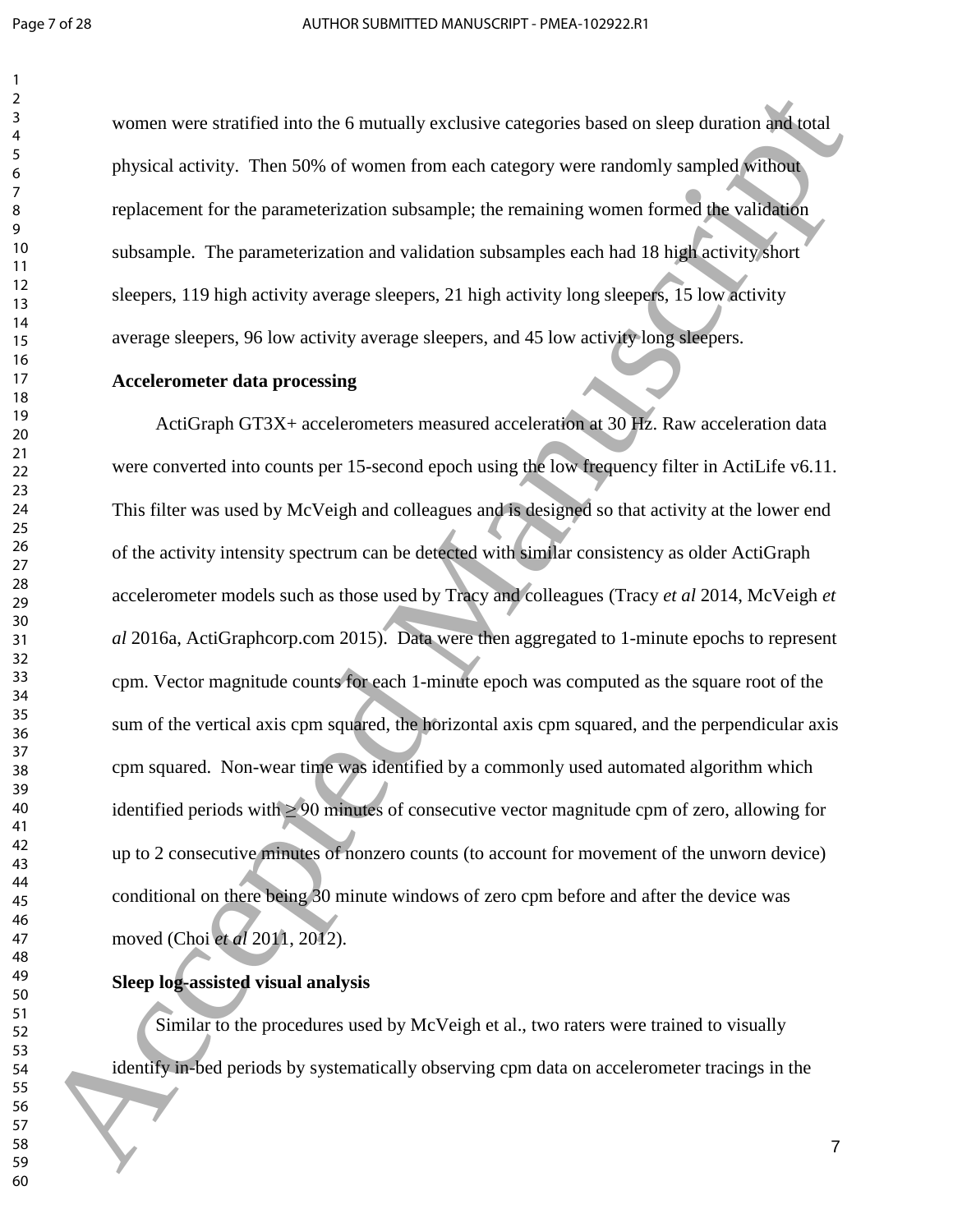context of self-reported in-bed periods. Using ActiLife V6.11.8, raters created 60-sec condensed AGD files and scored each participant's 24-hour accelerometer data using the software's sleep analysis tab. Raters identified in-bed periods by inputting self-reported in-bed and out-of-bed times from completed sleep logs into the software and visually inspecting the accelerometer tracings (in cpm) for changes in physical activity that would indicate that the participant transitioned from in-bed to out-of-bed or vice versa. If the visually identified transition was different from the self-reported time by  $\geq 15$  minutes, then the self-reported sleep period was adjusted based on the observed accelerometer data. The 15-minute requirement was determined by raters and investigators during the protocol development process in part to give the selfreported times priority when raters' and reporters' times were 'close' and as pragmatic step to reduce coder burden. Raters identified the start of the in-bed period as the first zero count following a significant and persistent reduction in activity (<100 cpm) and defined the end of the in-bed period as a significant and persistent increase in activity (>100 cpm). The resulting in-bed periods, from visual inspection, were used as the criterion for algorithm parameterization and for validation. This protocol was developed based on a method used by sleep researchers shown previously to have high inter-rater reliability with mean absolute differences between raters and experts of 3.4±5.4 minutes and interclass correlations ranging from 0.84 to 0.99 (Blackwell *et al* 2005). context of self-respond in-bed periods. Using Actil, it is, must condet 60-secondered and<br>
ACD files and second cash participant's 24-lean accelerometer data using the software Shape<br>
analysis tab. Rearcs densitied in-bed

For 20 participants, a second rater coded data for the same days. The double-coded data were used to assess the degree to which the criterion data was reliable by computing percent agreement allowing for in-bed and out-of-bed times to differ by  $\pm 5$  minutes. The inter-rater agreement was 88.2%.

#### **The Tracy and McVeigh algorithms**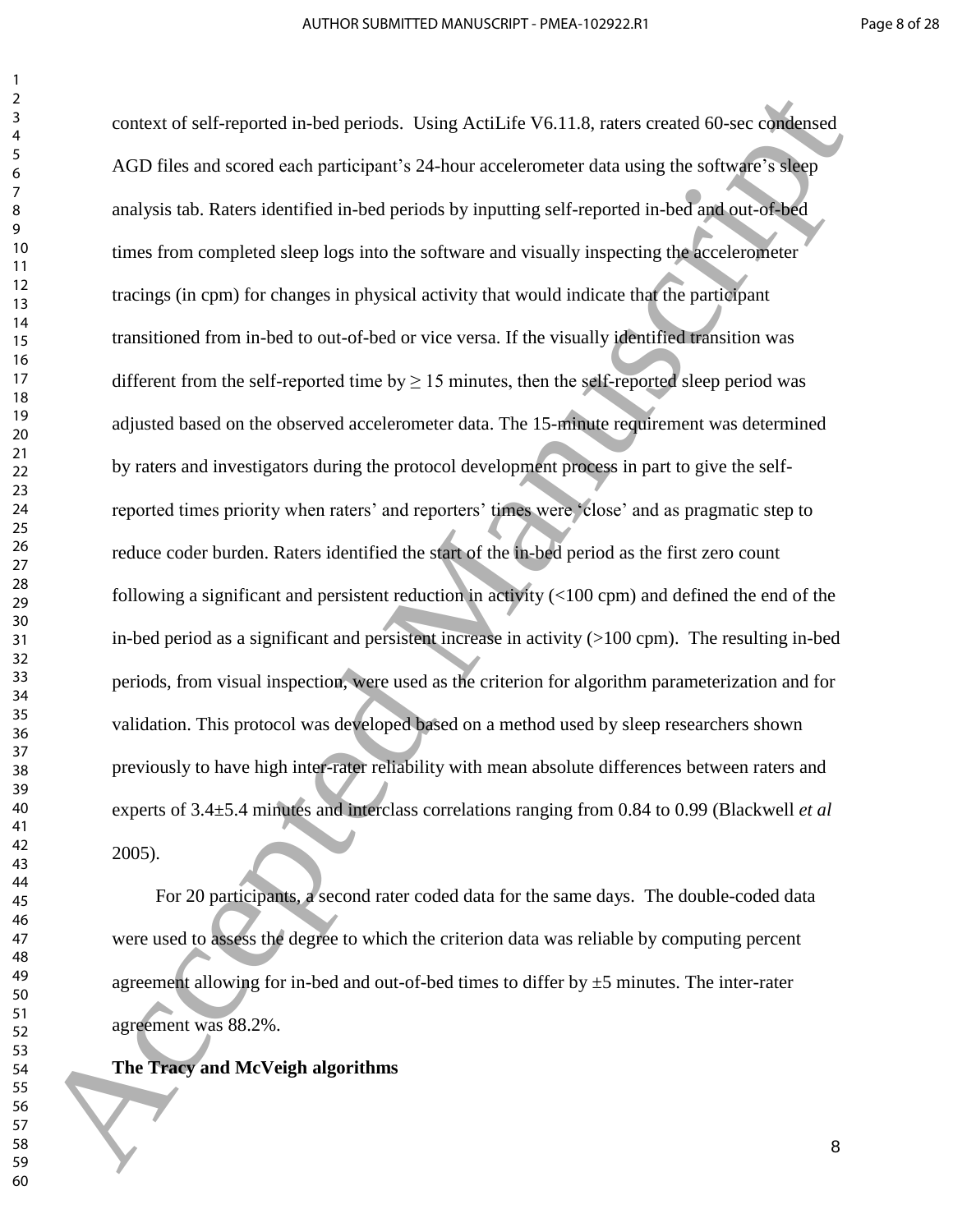Generally, both the Tracy and McVeigh algorithms work by first identifying long periods of relatively low intensity activity, to operationalize an in-bed period. The algorithms then search the beginning and end of each period for a more precise in-bed and out-of-bed time. Both steps rely on cpm cutpoints that were applied to data from the vertical axis only. Our study extends this by also using data from all three axes, summarized as the vector magnitude.

The Tracy and McVeigh algorithms were designed with modifiable parameters enabling them to be tuned to work in samples different from those used in their development and validation. Both algorithms are described in detail elsewhere (McVeigh *et al* 2016a, Tracy *et al* 2014). The Tracy algorithm has three modifiable parameters (CP0, CP1, and CP2), with CP1 and CP2 having the largest influence on the accuracy of the algorithm. CP1 is the cpm cutpoint that differentiates high from low intensity activity and is used to identify what the authors call "bedtime rest periods". CP2 is the cpm cutpoint used to find a more precise end time for the bed rest period. The validated cpm cutpoints supplied by the authors—determined by examining receiver operation curves for different options and optimizing for sensitivity and specificity—for CP1 and CP2 were 20 cpm and 500 cpm, respectively (Tracy *et al* 2014). CP0 – a parameter to identify precise start times for the bedtime rest period – was fixed at 50 cpm. The McVeigh algorithm had five modifiable parameters (slthres, prslthresh1, prslthresh2, prwkthresh1, and prwkthresh2), with slthres and prwkthresh2 being central to its functioning. Slthres was used to define period of prolonged low activity that indicated participants were either in bed or the device was not being worn (called in-bed/non-wear [BNW] periods); McVeigh et al. set this equal to 88 cpm. Prslthresh1 and prslthresh2 are parameters used to identify the precise beginning time for a BNW, while prwkthresh1 and prwkthresh2 are parameters used to identify the precise ending time of a BNW. McVeigh et al determined the parameter values by repeatedly Generally, both the Timey and McVeigh algorithms work by first identifying the properties<br>
of relatively have intensivy activity, to operationalize an in-bad period. The algorithmy states<br>
search the heginning and end of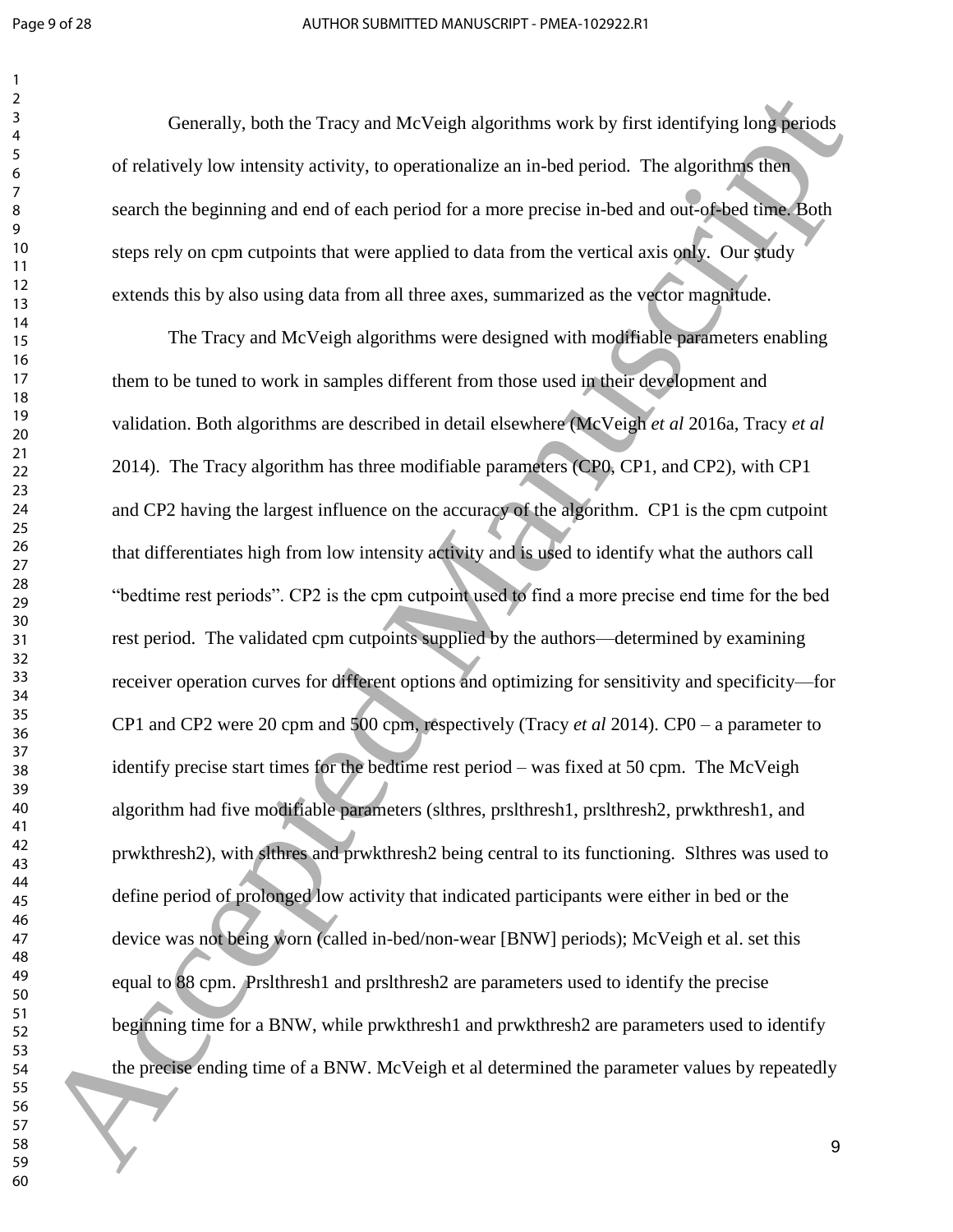changing values, graphing the results, then visually inspecting the results in relation to their criterion. McVeigh et al. set the parameters as follows: prslthresh $1=89$ , prslthresh $2=50$ , prwkthresh1=91, prwkthresh2=200 (McVeigh *et al* 2016a).

#### **Selecting optimal parameters for each algorithm**

For the Tracy and McVeigh algorithms, optimal parameters were selected separately using both the vertical axis (VA) and the vector magnitude (VM) data. A range of possible cpm cutpoints was prespecified for the two key modifiable parameters for each algorithm. We then choose 10 to 50 grid points within the plausible range for each parameter. The ranges of plausible values [low:high, by gridpoint] were  $[VA=10:120, by 10; VM=90:300, by 10]$  for  $CP<sub>1</sub>$ , [VA=60:200, by 20; VM=200:700, by 50] for CP<sub>2</sub>, [VA=50:150, by 10; VM=150:300, by 10] for slthres, and [VA=120:400, by 40; VM=300:700, by 50] for prwkthresh2, based on the literature (Evenson *et al* 2015, Tracy *et al* 2014) and our practical experiences.

Each combination of parameters was applied to data from participants in the parameterization subsample, one participant at a time, to implement the Tracy and McVeigh algorithms. One-minute epochs were classified as either out-of-bed or in-bed and/or non-wear time. After each implementation, the newly classified minutes were compared with minutes classified using the criterion sleep-log guided visual inspection method by computing sensitivity and specificity. Sensitivity was defined as the proportion of algorithm-identified out-of-bed minutes in agreement with out-of-bed minutes classified using the criterion method. Specificity was defined as the proportion of algorithm-identified in-bed minutes in agreement with in-bed minutes classified using the criterion method. The above procedures were repeated for all unique combinations of modifiable parameters. Sensitivity and specificity were computed for each participant first, and then the medians across all participants were calculated. The parameter density values, graphing the results, then visually inspecting the results in relation to the<br>
spacificant McVeight et al. set the parameters as follows: positives in expansion of the control of the spacificant of the par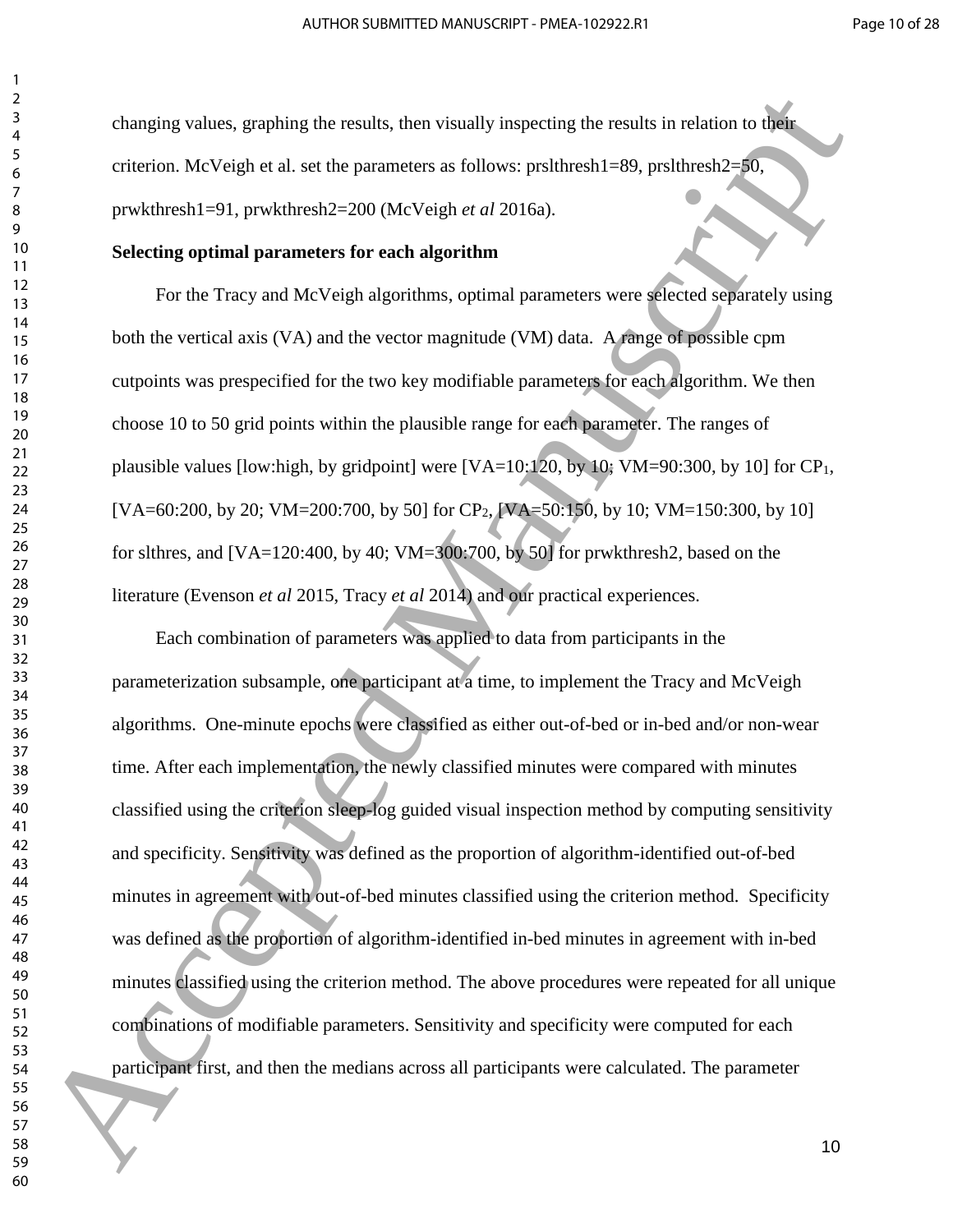combination with the *highest median sensitivity plus specificity* was selected.

To reduce the computational resources needed for the parameterization process, the following parameters, which based on our experience from systematically deconstructing both algorithms and on results from early exploratory sensitivity analyses were determined to be less influential for algorithm accuracy than the varied parameters, were fixed for all analytic steps:  $CP_0$ =50 cpm; prslthresh2=50 cpm; prslthresh1=slthresh+1; and prwkthresh1=slthresh+10.

#### **Validation**

The parameterization process resulted in 4 optimal cpm cutpoint combinations: Tracy\_v<sub>A</sub>; Tracy<sub>\_VM</sub>; McVeigh<sub>\_VA</sub>; and McVeigh<sub>\_VM</sub>. The Tracy and McVeigh algorithms were then implemented on data from the validation sample using the 4 optimal cutpoint combinations and the two originally validated cutpoint combinations supplied by the authors (Tracy\_original and McVeigh\_original). Agreement in daily out-of-bed time between the criterion measure and all 6 implementations of the algorithms was assessed using sensitivity, specificity, and Cohen's kappa. contributions with the higher modium standard resources we<br>held the modium state of the parameters were defined as<br> $\frac{2}{3}$  The basine garanteers, which has<br>ed on our experience from systematically decreasing the<br>manuscr

For each participant and each algorithm implementation, waking wear time was computed as the average number of out-of-bed minutes per day. Agreement in waking wear time was assessed by computing mean bias (i.e., the overall mean difference) and 95% limits of agreement. Bland-Altman plots displayed differences in waking wear time between the algorithm-identified measures and the criterion measure.

Each epoch of waking wear time was separated into "activity measure" categories identified as sedentary behavior, light intensity physical activity (light PA), and moderate-tovigorous intensity physical activity (MVPA) using vector magnitude cutpoints previously established in the OPACH Calibration Study (sedentary time <39 counts/15-seconds, light PA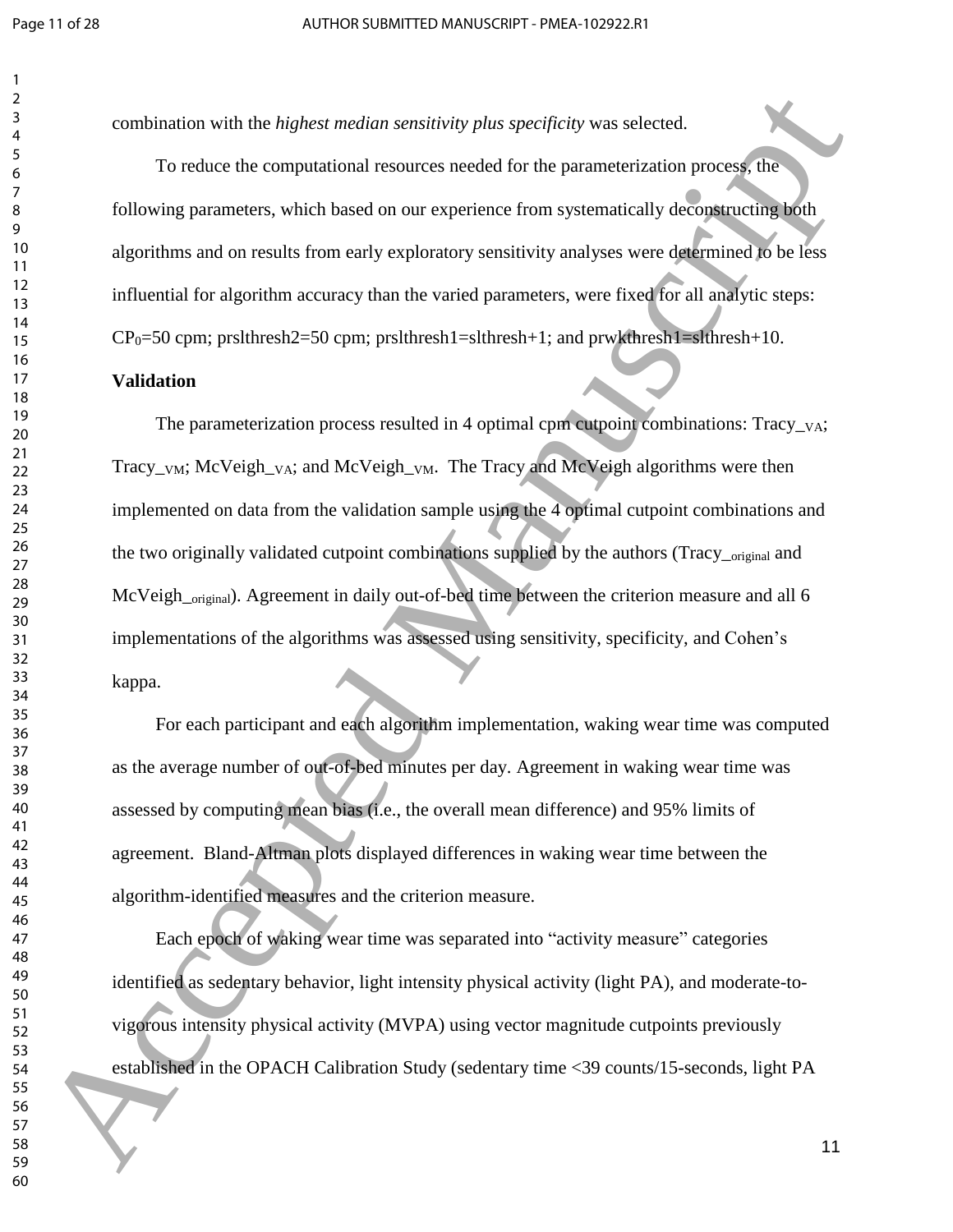40-573 counts/15-seconds, MVPA > 573 counts/15-seconds) (Evenson *et al* 2015). A confusion matrix comparing activity measures for data processed using the criterion method to data processed using all 6 algorithm implementations was then tabulated to identify where misclassification occurred.

Estimates of sedentary time, light PA, and MVPA were computed for the validation sample after adjusting for waking wear time, which is consistent with the analytic method used by many studies of accelerometer-measured physical activity and sedentary behavior. The residuals method (Willett and Stampfer 1986) was used to adjust the activity measures for differences in waking wear time, and differences were analyzed using generalized estimating equations.

Simple linear regression was used to assess how the waking wear time computation method influenced associations between waking wear time-adjusted activity measures and health-related characteristics. The health-related characteristics at the time of accelerometry included age, body mass index (BMI) calculated from measured height and weight, physical functioning assessed using the short physical performance battery (SPPB), and resting blood pressure. The SPPB is a series of three timed tests—balance in three standing position, one 4 meter usual gait speed test, and 5 unassisted chair stands—that are each given a score from 0 to 4 based on previously validated thresholds and are summarized to a score ranging from 0 to 12 with 12 being highly functioning (Guralnik *et al* 1994). Beta coefficients from regression models were compared using the Horton method (Horton and Fitzmaurice 2004) with and without Bonforoni correction for multiple testing. **40.973** counter15 securints, MVPA > 573 counts/15 securints) (Iventson et al.2015). A comparison matrix comparing activity measures for this processed ming les criterion method in the<br>
processed nearge all following meas

All analyses were conducted in R (R Foundation for Statistical Computing; Vienna, Austria) using two-tailed statistical tests with p<0.05 considered statistically significant. **RESULTS**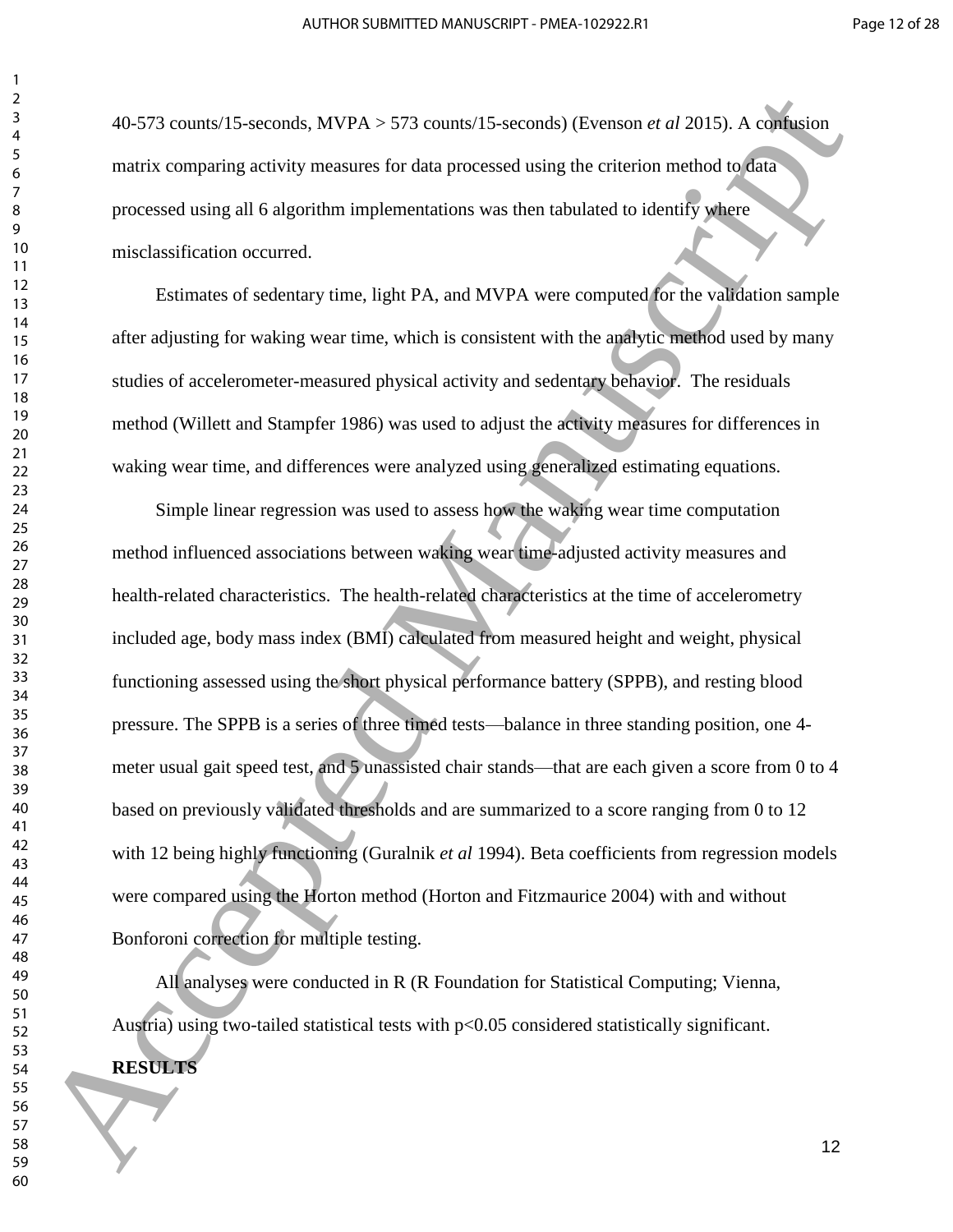The parameterization and validation subsamples had similar ages (mean= $80±6$  years; p=0.75) and similar racial-ethnic variation with the majority of each sample being White (60% and 57%; p=0.71). BMI was slightly higher in the parameterization subsample (29 vs  $27 \text{ kg/m}^2$ ; p=0.01), while SPPB and blood pressure were slightly higher in the validation subsample (Table 1; p-values all  $> 0.05$ ).

|  | <b>Table 1.</b> Participant characteristics by subsample |  |
|--|----------------------------------------------------------|--|
|  |                                                          |  |

|                                                                                                                                                                                                                                                                                                                                                            | Parameterization<br>subsample<br>$(n=314)$ | Validation<br>Subsample<br>$(n=314)$ | $p-$<br>value |  |
|------------------------------------------------------------------------------------------------------------------------------------------------------------------------------------------------------------------------------------------------------------------------------------------------------------------------------------------------------------|--------------------------------------------|--------------------------------------|---------------|--|
| Age (years)                                                                                                                                                                                                                                                                                                                                                | $80 \pm 6$                                 | $80 \pm 6$                           | 0.75          |  |
| Race-ethnicity, %                                                                                                                                                                                                                                                                                                                                          |                                            |                                      | 0.71          |  |
| White                                                                                                                                                                                                                                                                                                                                                      | 60%                                        | 57%                                  |               |  |
| <b>Black</b>                                                                                                                                                                                                                                                                                                                                               | 23%                                        | 24%                                  |               |  |
| Hispanic                                                                                                                                                                                                                                                                                                                                                   | 17%                                        | 19%                                  |               |  |
| <b>BMI</b> ( $\text{kg/m}^2$ )                                                                                                                                                                                                                                                                                                                             | $29 \pm 6$                                 | $27 \pm 6$                           | 0.01          |  |
| <b>SPPB</b>                                                                                                                                                                                                                                                                                                                                                | $8.0 \pm 2.6$                              | $8.2 \pm 2.5$                        | 0.37          |  |
| <b>Diastolic BP</b>                                                                                                                                                                                                                                                                                                                                        |                                            |                                      |               |  |
| (mmHg)                                                                                                                                                                                                                                                                                                                                                     | $71 \pm 8$                                 | $72 + 9$                             | 0.38          |  |
| <b>Systolic BP</b> (mmHg)                                                                                                                                                                                                                                                                                                                                  | $125 \pm 14$                               | $127 \pm 15$                         | 0.10          |  |
| $\Delta$ b h $\alpha$ b $\alpha$ b $\alpha$ b $\alpha$ b $\Delta$ b $\alpha$ b $\alpha$ b $\alpha$ b $\alpha$ b $\alpha$ b $\alpha$ b $\alpha$ b $\alpha$ b $\alpha$ b $\alpha$ b $\alpha$ b $\alpha$ b $\alpha$ b $\alpha$ b $\alpha$ b $\alpha$ b $\alpha$ b $\alpha$ b $\alpha$ b $\alpha$ b $\alpha$ b $\alpha$ b $\alpha$ b $\alpha$ b $\alpha$ b $\$ |                                            |                                      |               |  |

Abbreviations:  $BMI = body$  mass index;  $SPPB = short$ 

physical performance battery;  $BP = blood pressure$ 

Data are mean  $\pm$  sd for continuous variables, percentages for

categorical variables

For all analyses, only days with complete accelerometer data and self-reported sleep logs were used, resulting in 314 women with 1436 days in the parameterization subsample and 307 women with 1402 days in the validation subsample. The ROC curves show joint distributions of sensitivity and (1-specificity) for each combination of algorithm parameters (Supplemental Figure 1). Optimal  $(CP_1, CP_2)$  cutpoints (cpm) maximizing the sum of sensitivity and specificity were (60, 100) for Tracy  $V_A$  and (210, 350) for Tracy  $V_M$ , and optimal McVeigh (slthres, prwkthresh2) cutpoints were (90, 280) for McVeigh  $_{VA}$  and (210, 600) for McVeigh  $_{VM}$ . The parameterization and variations subsamples tast similar ages (mean-Sticky spin <br>  $\frac{3}{2}$  p=1.25) and similar racial sthrive sariation with the majority of each sample being What (Manuscript<br>
and 57%; p=0.71). BMI wa

Agreement in waking wear time comparing the criterion method to the Tracy and

McVeigh algorithms implemented using the original, optimal VA and optimal VM thresholds for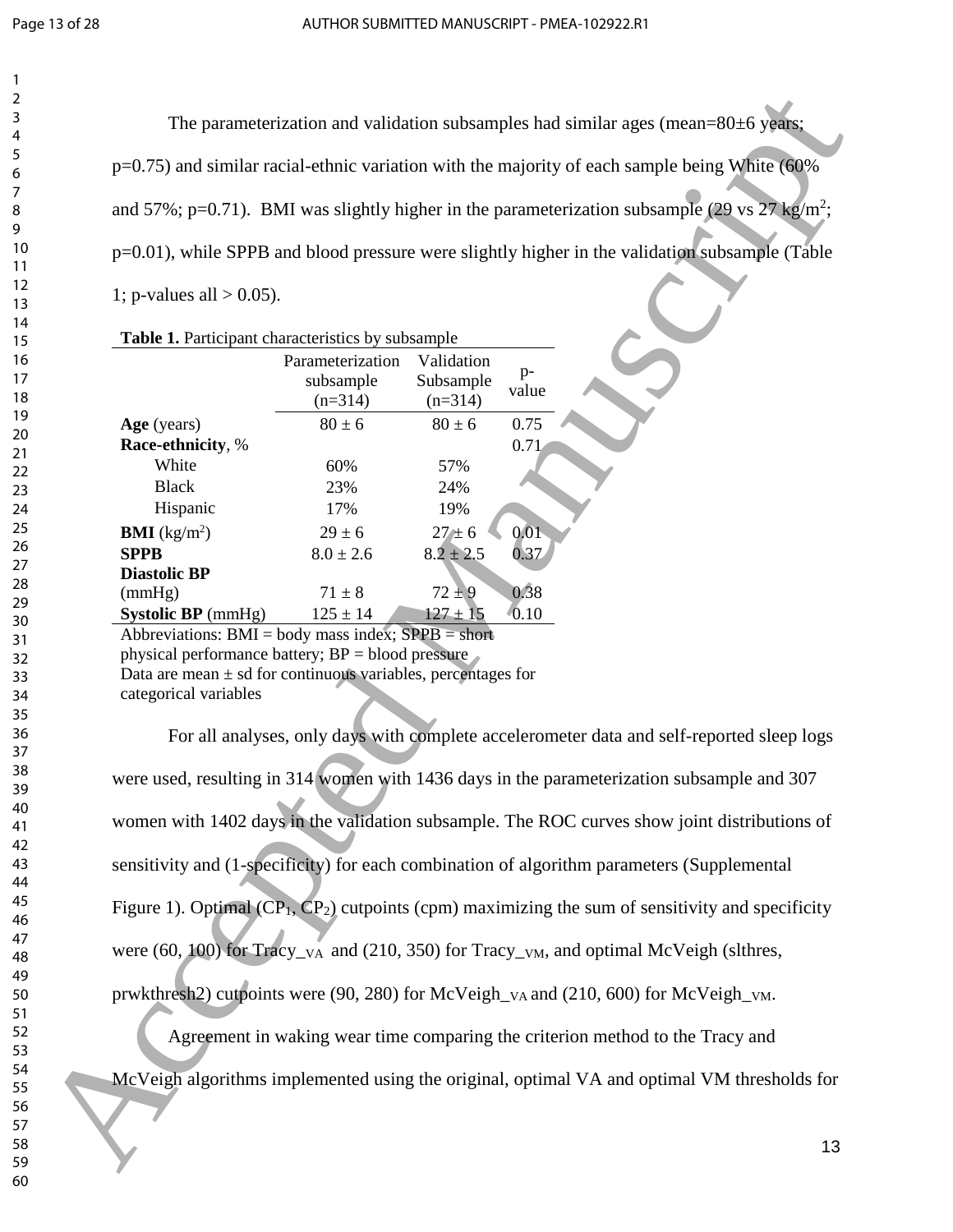Table 2: Agreement in awake wear time relative to sleep log-assisted visual analysis; validation subsample (1402 days from 307 women)

| each calendar day in the validation subsample are in Table 2. In general, agreement was high                          |                          |                        |                        |                            |                             |                         |
|-----------------------------------------------------------------------------------------------------------------------|--------------------------|------------------------|------------------------|----------------------------|-----------------------------|-------------------------|
| with day-level agreements across all algorithm implementations ranging from 84 to 91%                                 |                          |                        |                        |                            |                             |                         |
|                                                                                                                       |                          |                        |                        |                            |                             |                         |
| agreement, 85 to 92% for sensitivity, 81 to 89% for specificity, and 67 to 80 for kappa. Between                      |                          |                        |                        |                            |                             |                         |
| 87 and 94% of all calendar days, on average, had moderate to excellent kappa values.                                  |                          |                        |                        |                            |                             |                         |
| For nearly all agreement metrics, the McVeigh_v <sub>M</sub> performed best. Seventy-two percent                      |                          |                        |                        |                            |                             |                         |
| of days had excellent kappa values. When average waking wear times were computed, the mean                            |                          |                        |                        |                            |                             |                         |
| bias was near zero (-0.04 hours/day) with 95% levels of agreement ranging from -5.0 hours/day                         |                          |                        |                        |                            |                             |                         |
| to 4.9 hours/day. The Bland-Altman plot of waking wear time agreement between the                                     |                          |                        |                        |                            |                             |                         |
|                                                                                                                       |                          |                        |                        |                            |                             |                         |
| McVeigh_v <sub>M</sub> and the visual analysis approach is show in Figure 1. Bland-Altman plots for all               |                          |                        |                        |                            |                             |                         |
| algorithm implementations are in Supplemental Figure 2.                                                               |                          |                        |                        |                            |                             |                         |
|                                                                                                                       |                          |                        |                        |                            |                             |                         |
|                                                                                                                       |                          |                        |                        |                            |                             |                         |
|                                                                                                                       |                          |                        |                        |                            |                             |                         |
|                                                                                                                       |                          |                        |                        |                            |                             |                         |
| Table 2: Agreement in awake wear time relative to sleep log-assisted visual analysis; validation subsample (1402 days |                          |                        |                        |                            |                             |                         |
| from 307 women)                                                                                                       | <b>Tracy</b><br>original | <b>Tracy</b><br>VĀ     | <b>Tracy</b><br>VM     | <b>McVeigh</b><br>original | <b>McVeigh</b><br><b>VA</b> | <b>McVeigh</b><br>VM    |
| Day-level agreement                                                                                                   |                          |                        |                        |                            |                             |                         |
| Percent agreement, mean (sd)                                                                                          | 84.8(11.7)               | 85.3(12.2)             | 87.0 (11.5)            | 86.3 (14.9)                | 86.0 (15.0)                 | 90.5(11.1)              |
| Sensitivity, mean (sd)                                                                                                | 0.87(0.2)                | 0.85(0.2)              | 0.86(0.2)              | 0.86(0.2)                  | 0.85(0.2)                   | 0.92(0.2)               |
| Specificity, mean (sd)                                                                                                | 0.81(0.2)                | 0.86(0.2)              | 0.89(0.1)              | 0.87(0.2)                  | 0.87(0.2)                   | 0.87(0.2)               |
| Kappa, <i>mean</i> (sd)                                                                                               | 0.67(0.2)                | 0.69(0.2)              | 0.73(0.2)              | 0.72(0.3)                  | 0.71(0.3)                   | 0.80(0.2)               |
| Kappa category                                                                                                        |                          | 169 (12%)              |                        |                            |                             |                         |
| Poor (<0.4), $n$ (%)                                                                                                  | 184(13%)                 |                        | $110(8\%)$             | 179 (13%)                  | 186 (13%)                   | 86 (6%)                 |
| Moderate $(0.4-0.75)$ , $n$ $(%)$<br>Excellent (>0.75), $n$ (%)                                                       | 590 (42%)<br>626 (45%)   | 560 (40%)<br>671 (48%) | 517 (37%)<br>773 (55%) | 403 (29%)<br>818 (58%)     | 400 (29%)<br>814 (58%)      | 310 (22%)<br>1004 (72%) |
|                                                                                                                       |                          |                        |                        |                            |                             |                         |
| Mean bias (hr/day), mean (sd)                                                                                         | $-0.28(2.5)$             | $-1.06(2.6)$           | $-1.28(2.5)$           | $-1.00(3.3)$               | $-1.20(3.4)$                | $-0.04(2.5)$            |
| 95% Limits of agreement                                                                                               | $-4.9, 4.8$              | $-5.2, 5.1$            | $-5.0, 4.9$            | $-6.5, 6.5$                | $-6.6, 6.5$                 | $-5.0, 4.9$             |
| Person-level agreement                                                                                                |                          |                        |                        |                            |                             |                         |
|                                                                                                                       |                          |                        |                        |                            |                             |                         |
|                                                                                                                       |                          |                        |                        |                            |                             |                         |
|                                                                                                                       |                          |                        |                        |                            |                             |                         |
|                                                                                                                       |                          |                        |                        |                            |                             |                         |
|                                                                                                                       |                          |                        |                        |                            |                             | 14                      |
|                                                                                                                       |                          |                        |                        |                            |                             |                         |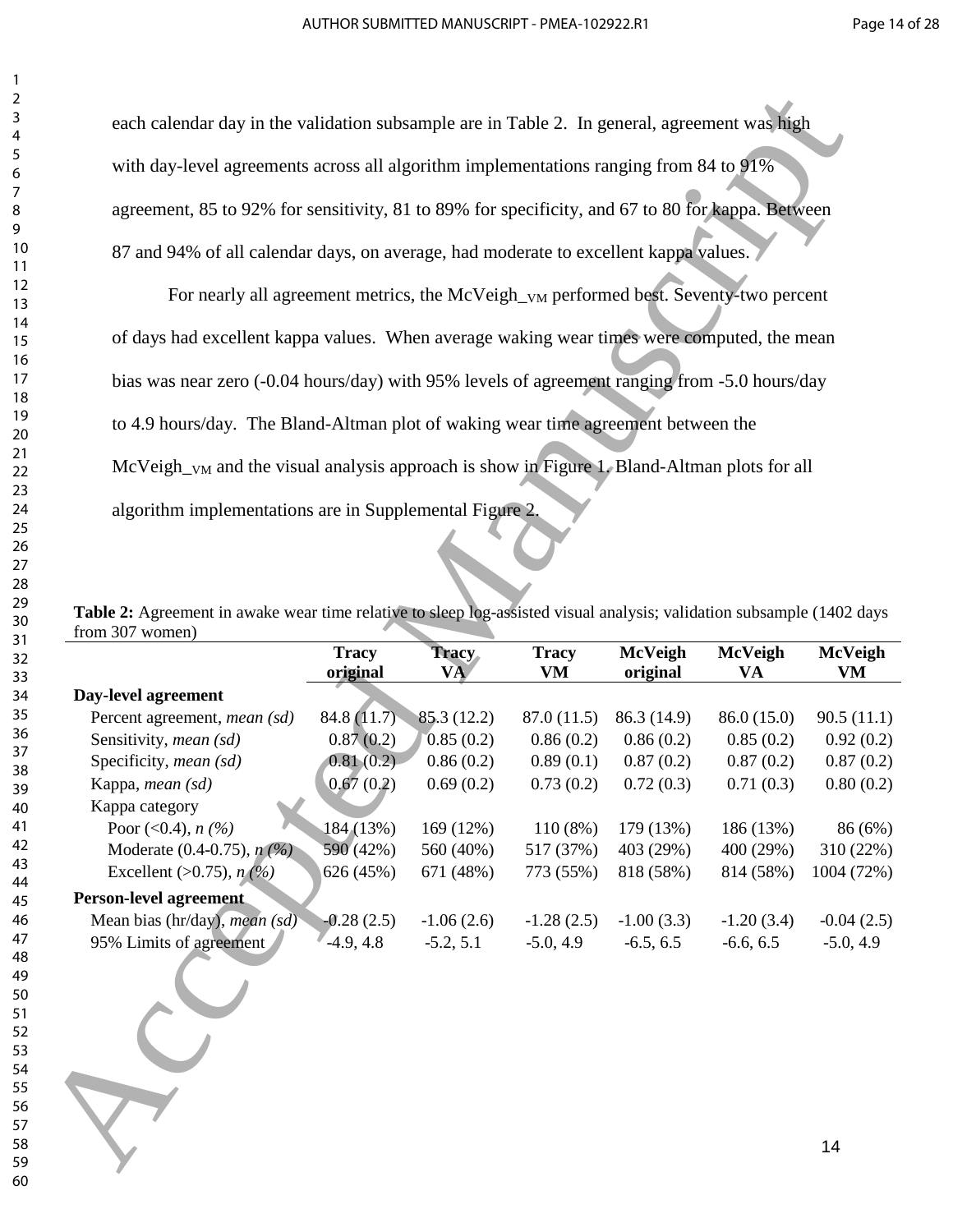**Figure 1.** Bland-Altman plot of agreement in average daily waking wear time for each participant in the validation subsample. The mean difference (solid line) was computed by subtracting the average daily waking wear time measured by criterion method from the average daily waking wear time measured by the McVeigh algorithm using the optimal vector magnitude (VM) cutpoints; upper and lower limits of agreement are shown with dotted lines. The x-axis is the average waking wear time between criterion method and McVeigh\_VM.



The confusion matrix in Table 3 shows minute-level epoch classifications for the McVeigh<sub>\_VM</sub> implementation and the criterion method. Matrices for all other algorithm implementations are in the Supplemental Tables 1-5. Cells on the downward-sloping diagonal indicated perfect agreement for 90.5% of all 1-minute epochs in the validation subsample. Nearly all misclassification occurred between the in-bed/non-wear classifications and sedentary time. For 4.3% of the 1-minute epochs, sedentary time was classified as in-bed/non-wear by the McVeigh  $_{VM}$ . Similarly, 4.1% of the 1-minute epochs that were classified as in-bed/non-wear by the criterion method were classified as sedentary time by the McVeigh  $_{VM}$ . Few light PA or MVPA 1-minute epochs were differentially classified, less than 2% of all epochs in total.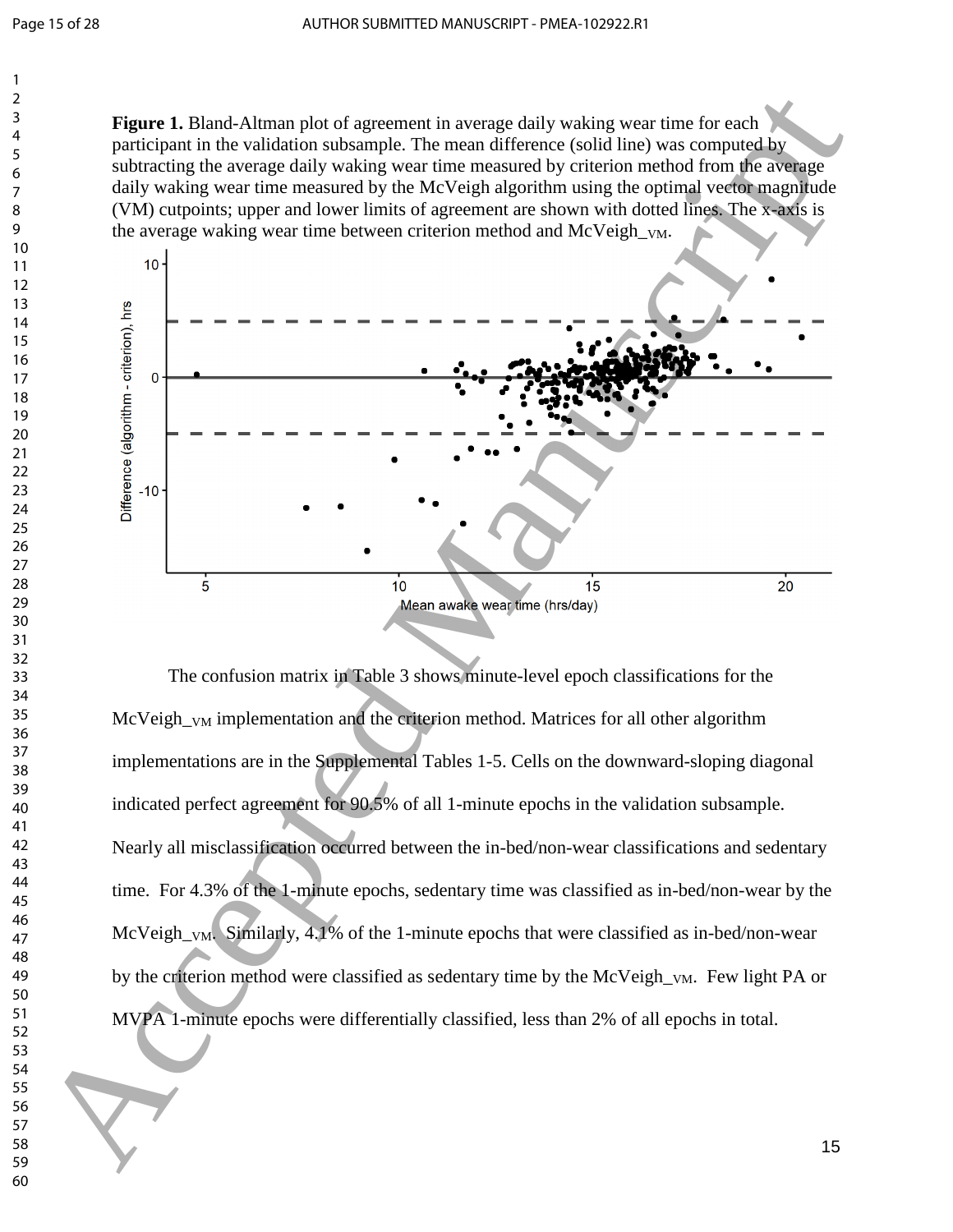**Table 3**. Confusion matrix for the McVeigh algorithm implemented using the optimal vector magnitude cutpoints showing activity measures and inbed/non wear. Data are the number of 1-minute epochs (percentages). Validation subsample (n=307).

|                       |                           | Sleep-log-assisted visual inspection (criterion method) |                 |             |
|-----------------------|---------------------------|---------------------------------------------------------|-----------------|-------------|
|                       | In-bed / non<br>wear time | <b>Sedentary</b><br>time                                | <b>Light PA</b> | <b>MVPA</b> |
| In-bed / non          | 635540                    | 85865                                                   | 10738           | 967         |
| wear time             | (31.6)                    | (4.3)                                                   | (0.5)           | (0.0)       |
|                       | 81812                     | 716989                                                  | $\Omega$        | $\Omega$    |
| <b>Sedentary time</b> | (4.1)                     | (35.6)                                                  | (0.0)           | (0.0)       |
|                       | 10009                     | $\Omega$                                                | 390413          |             |
| <b>Light PA</b>       | (0.5)                     | (0.0)                                                   | (19.4)          | (0.0)       |
|                       | 1754                      | $\Omega$                                                | $\Omega$        | 77830       |
| <b>MVPA</b>           | (0.1)                     | (0.0)                                                   | (0.0)           | (3.9)       |

Abbreviations:  $PA = Physical activity$ ,  $MVPA = Moderate-to-vigorous$ intensity physical activity

The average number of minutes per day spent in sedentary time, light PA, and MVPA were adjusted for waking wear time, as is typically done in studies of sedentary time and physical activity (Table 4). Women in the validation sample were sedentary for 574 minutes/day, in light PA for 286 minutes/day, and were in MVPA for 56 minutes/day. Across the 6 algorithm implementations, the magnitude of mean differences was highest for sedentary time and lowest for MVPA. Activity time estimates were most similar between the McVeigh<sub>\_VM</sub> and the criterion method, with no significant differences for sedentary time ( $p=0.43$ ), light PA  $(p=0.82)$ , or MVPA  $(p=0.51)$ . MVPA estimates adjusted for awake wear time computed using all 6 algorithms were not significantly different from MVPA adjusted using the criterion method (p Table 3. Confusion mutris for the McViciga algorithm implemented using<br>the equivariant sumplementary density (resume confirm of the entropy and the entropy and the entropy and the entropy and the entropy and the entropy a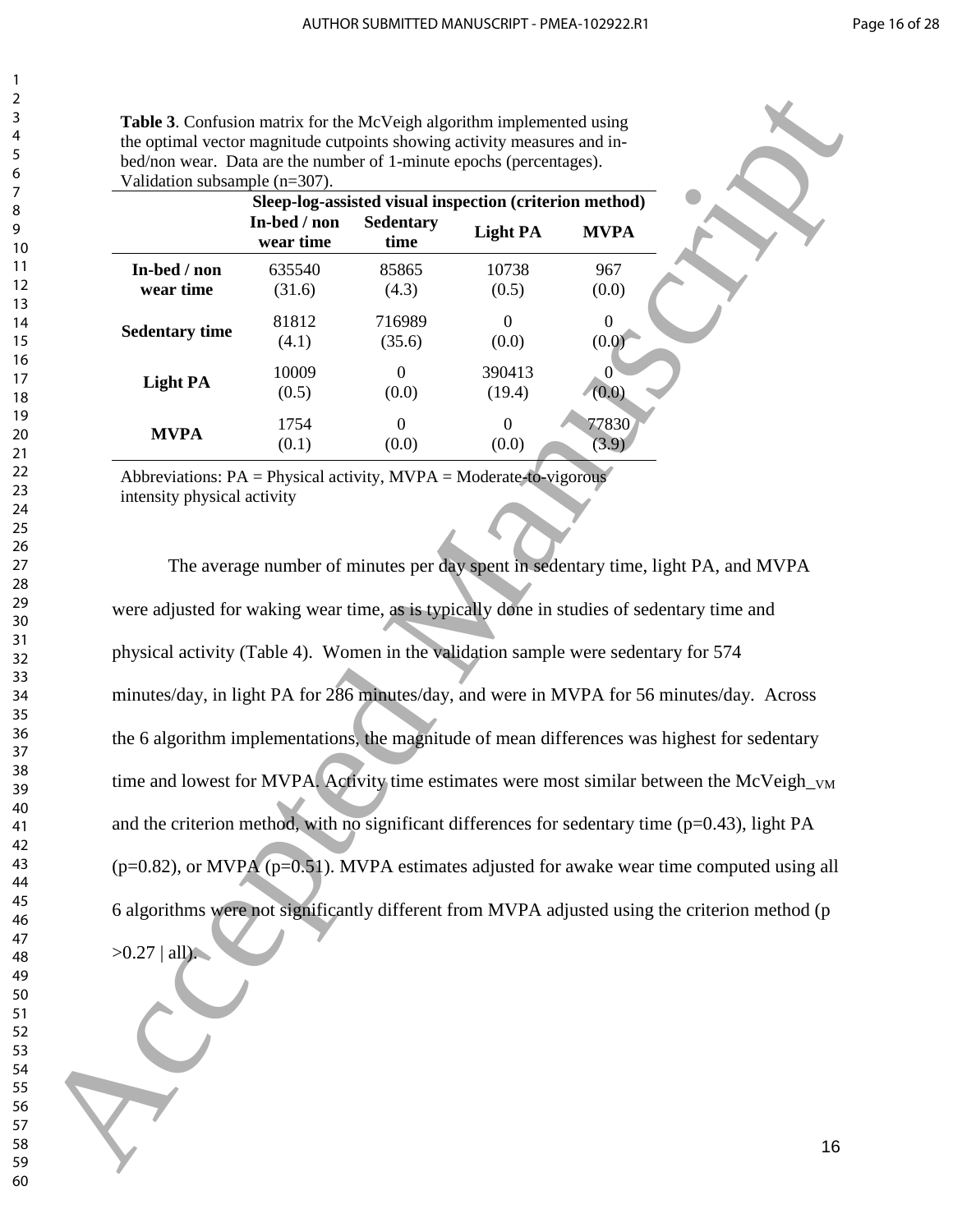|                             | <b>Criterion</b><br>method | <b>Tracy</b><br>original | <b>Tracy</b><br><b>VA</b> | <b>Tracy</b><br><b>VM</b> | <b>McVeigh</b><br>original | <b>McVeigh</b><br>VA | <b>McVeigh</b><br>VM |
|-----------------------------|----------------------------|--------------------------|---------------------------|---------------------------|----------------------------|----------------------|----------------------|
| Sedentary time <sup>a</sup> | 574 (99)                   | 559 (86)                 | 513 (79)                  | 499 (71)                  | 529 (82)                   | 519(81)              | 572 (82)             |
| mean difference             |                            | $-15.1$                  | $-61.2$                   | $-75.2$                   | $-45.6$                    | $-54.7$              | $-2.3$               |
| 95% CI                      |                            | $(-20.5, -9.7)$          | $(-67.3, -55.0)$          | $(-82.5, -67.9)$          | $(-51.5, -39.7)$           | $(-60.8, -48.7)$     | $(-8.1, 3.4)$        |
| p-value                     |                            | $-.001$                  | $-.001$                   | $-.001$                   | $-.001$                    | $-.001$              | 0.428                |
| light PA <sup>a</sup>       | 286(75)                    | 283 (66)                 | 282(62)                   | 283 (56)                  | 271(65)                    | 269(64)              | 285 (64)             |
| mean difference             |                            | $-2.7$                   | $-3.2$                    | $-2.4$                    | $-14.2$                    | $-16.6$              | $-0.5$               |
| 95% CI                      |                            | $(-6.6, 1.1)$            | $(-7.5, 1.1)$             | $(-7.7, 2.8)$             | (18.2, 10.3)               | $(-20.7, -12.6)$     | $(-4.6, 3.6)$        |
| p-value                     |                            | 0.162                    | 0.140                     | 0.361                     | < .001                     | $-.001$              | 0.820                |
| <b>MVPA</b> <sup>a</sup>    | 56(41)                     | 56 (38)                  | 57(37)                    | 56(36)                    | 55 $(36)$                  | 55 (36)              | 56 (38)              |
| mean difference             |                            | 0.8                      | 1.1                       | 0.5                       | $-0.3$                     | $-0.5$               | 0.6                  |
| 95% CI                      |                            | $(-0.8, 2.4)$            | $(-0.8, 3.0)$             | $(-1.6, 2.6)$             | $(-2.3, 1.8)$              | $(-2.6, 1.6)$        | $(-1.1, 2.3)$        |
| p-value                     |                            | 0.347                    | 0.275                     | 0.612                     | 0.808                      | 0.638                | 0.508                |

Inferences about the statistical significance and, when significant, the direction of associations between sedentary time and age, BMI, SPPB, and diastolic blood pressure were similar when sedentary time was adjusted for waking wear time using the criterion method and all 6 implementations of the Tracy and McVeigh algorithms (Table 5). Qualitatively, the magnitude of associations with health-related characteristics were generally most similar when sedentary time was adjusted for the waking wear time computed using the criterion method and McVeigh\_VM. Quantitatively, the beta coefficients for *age* estimated using all algorithm-derived waking wear times were different from the beta coefficients adjusted for waking wear time computed using the criterion method ( $p<0.05$  | all) with and without Bonforoni correction. When using the Bonforoni method to correct for possible inflation of Type 1 error due to multiple testing, the beta coefficients for BMI, SPPB, and diastolic blood pressure estimated using all algorithm-derived waking wear times were not significantly different from the beta coefficients estimated using the criterion method (except Tracy  $_{\text{VM}}$  and BMI). Similar patterns were **2**<br> **Example 4:** Accepts manuscript day special a science since the hydroid are only (*PA*), and anothers as a special science of the state of the state of the state of the state of the state of the state of the state of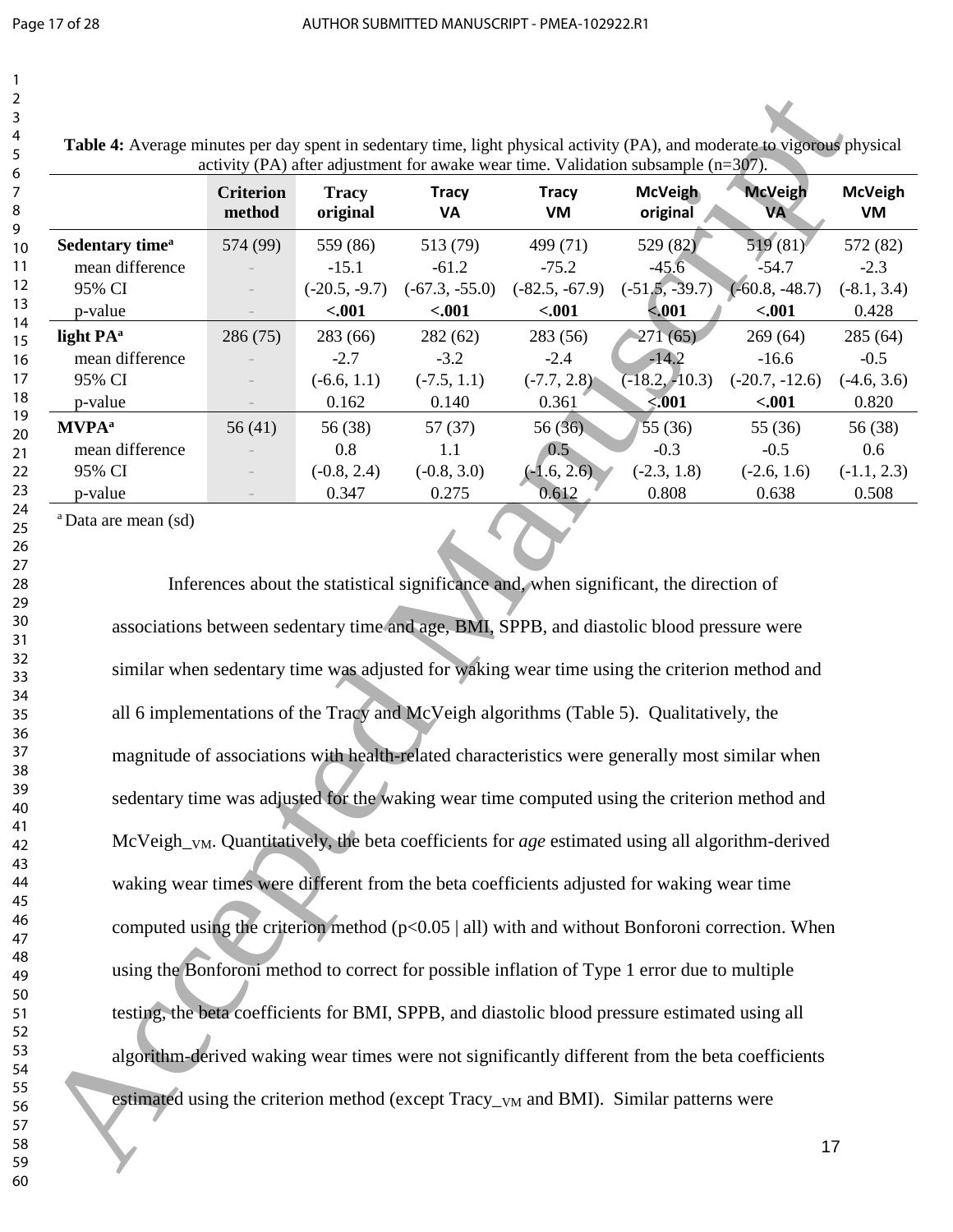observed for associations with light PA and with MVPA (Supplemental Tables 6 and 7). Analyses were repeated for systolic blood pressure and results were similar to those for diastolic blood pressure (data not shown). oberred for associations with light PA and with MVPA (Supplement) Tables 6 and 7)<br>Analyses were reputated for cyclotic blond pressure and results were similar to those practices and results<br>blond pressure (data not shown).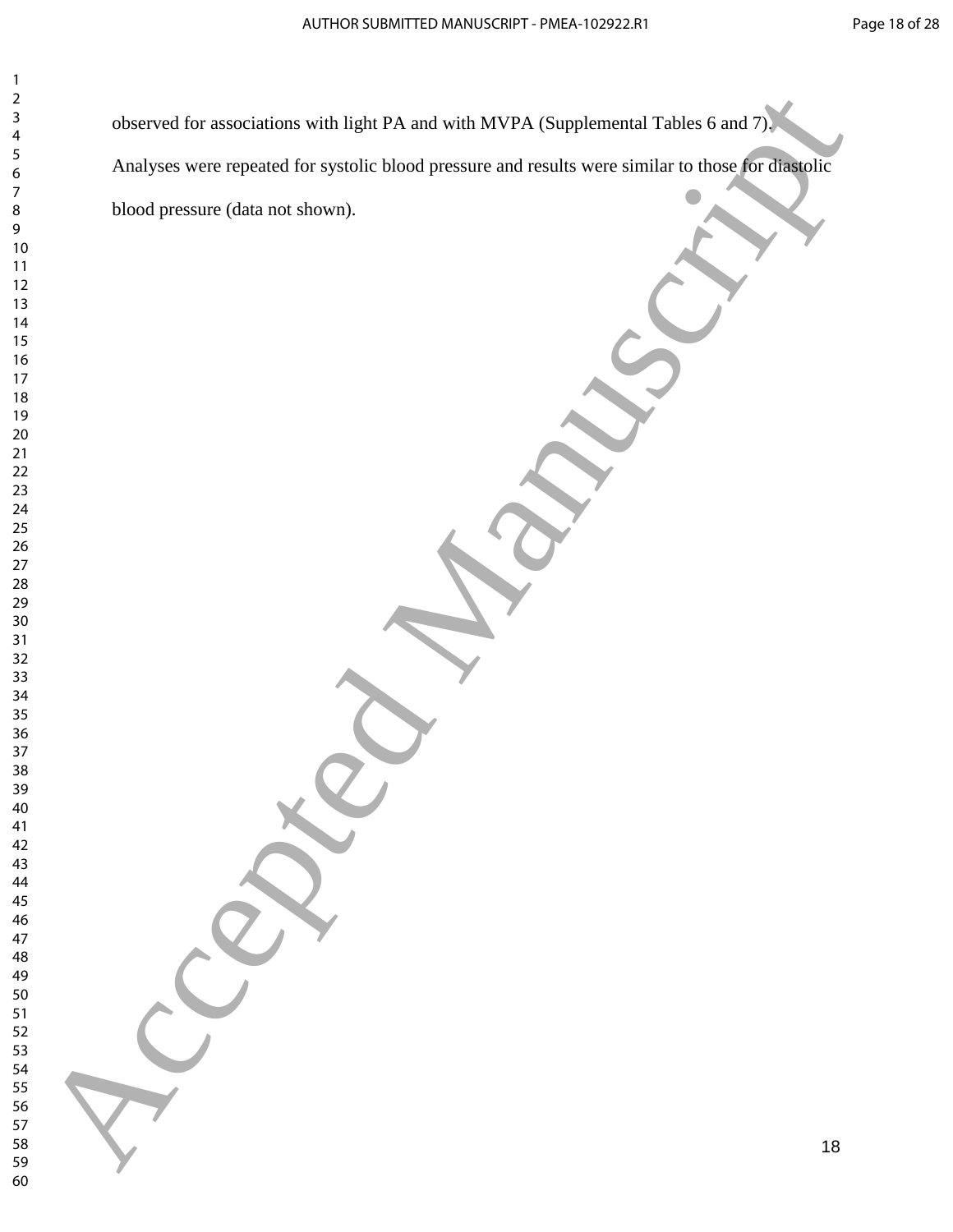# Page 19 of 28 AUTHOR SUBMITTED MANUSCRIPT - PMEA-102922.R1<br>1<br>2

| Table 5: Simple linear regression results for associations between 1 hour of sedentary time (adjusted for awake wear time) and |  |
|--------------------------------------------------------------------------------------------------------------------------------|--|
| health-related characteristics. Validation subsample $(n=307)$ .                                                               |  |

| Table 5: Simple linear regression results for associations between 1 hour of sedentary time (adjusted for awake wear time) and<br>health-related characteristics. Validation subsample (n=307). | <b>Criterion</b><br>method | <b>Tracy</b><br>original | Tracy<br><b>VA</b> | <b>Tracy</b><br><b>VM</b> | <b>McVeigh</b><br>original | <b>McVeigh</b><br><b>VA</b> | <b>McVeigh</b><br>VM |
|-------------------------------------------------------------------------------------------------------------------------------------------------------------------------------------------------|----------------------------|--------------------------|--------------------|---------------------------|----------------------------|-----------------------------|----------------------|
| Age (years)                                                                                                                                                                                     | (1)                        | (2)                      | (3)                | (4)                       | (5)                        | (6)                         | (7)                  |
| beta                                                                                                                                                                                            | 0.86                       | 0.57                     | 0.52               | 0.55                      | 0.64                       | 0.65                        | 0.76                 |
| 95% CI                                                                                                                                                                                          | (0.48, 1.24)               | (0.12, 1.02)             | (0.03, 1.01)       | (0.00, 1.10)              | (0.17, 1.11)               | (0.18, 1.13)                | (0.29, 1.23)         |
| p-value                                                                                                                                                                                         | $-.001$                    | 0.013                    | 0.037              | 0.050                     | 0.008                      | 0.007                       | 0.002                |
| $\Delta$ beta <sup>a</sup>                                                                                                                                                                      | 2,3,4,5,6,7                |                          | 1,7                | 1,7                       |                            |                             | 1,3,4                |
| $\Delta$ beta (corrected) <sup>b</sup>                                                                                                                                                          | 2,3,4,5,6,7                |                          | 1,7                | 1,7                       |                            |                             | 1,3,4                |
| <b>BMI</b> ( $\text{kg/m}^2$ )                                                                                                                                                                  |                            |                          |                    |                           |                            |                             |                      |
| beta                                                                                                                                                                                            | 1.10                       | 1.36                     | 1.47               | 1.26                      | 1.54                       | 1.53                        | 1.21                 |
| 95% CI                                                                                                                                                                                          | (0.75, 1.46)               | (0.95, 1.76)             | (1.03, 1.91)       | (0.75, 1.76)              | (1.12, 1.97)               | (1.10, 1.96)                | (0.77, 1.65)         |
| p-value                                                                                                                                                                                         | $-.001$                    | $-.001$                  | $-.001$            | $-.001$                   | $-.001$                    | $-.001$                     | $-.001$              |
| $\Delta$ beta <sup>a</sup>                                                                                                                                                                      | $\overline{4,7}$           | 4,7                      | 4                  | 1,2,3,5,6,7               | 4,6,7                      | 4,5,7                       | 1,2,4,5,6            |
| $\Delta$ beta (corrected) <sup>b</sup>                                                                                                                                                          | $\overline{4}$             | 4                        | 4                  | 1,2,3,5,6,7               | 4,6,7                      | 4, 5, 7                     | 4,5,6                |
| <b>SPPB</b>                                                                                                                                                                                     |                            |                          |                    |                           |                            |                             |                      |
| beta                                                                                                                                                                                            | $-0.35$                    | $-0.41$                  | $-0.35$            | $-0.33$                   | $-0.30$                    | $-0.30$                     | $-0.30$              |
| 95% CI                                                                                                                                                                                          | $(-0.54,-0.17)$            | $(-0.63,-0.20)$          | $(-0.58,-0.12)$    | $(-0.60,-0.07)$           | $(-0.53,-0.08)$            | $(-0.53,-0.07)$             | $(-0.52,-0.07)$      |
|                                                                                                                                                                                                 |                            | $-.001$                  |                    |                           | 0.009                      |                             |                      |
| p-value                                                                                                                                                                                         | $\leq 001$                 |                          | 0.003              | 0.013                     |                            | 0.012                       | 0.010                |
| $\Delta$ beta <sup>a</sup>                                                                                                                                                                      | 4,5,6,7                    | 3,4,5,6,7                | 2,4                | 1,2,3                     | 1,2                        | 1,2                         | 1,2                  |
| $\Delta$ beta (corrected) <sup>b</sup>                                                                                                                                                          |                            | 3,4,6                    | 2                  | 2                         |                            | 2                           |                      |
| Diastolic BP (mmHg)                                                                                                                                                                             | $-0.10$                    | 0.05                     | $-0.15$            |                           | $-0.10$                    |                             | $-0.10$              |
| beta<br>95% CI                                                                                                                                                                                  | $(-0.70, 0.50)$            |                          | $(-0.90, 0.59)$    | 0.08<br>$(-0.75, 0.92)$   | $(-0.81, 0.62)$            | $-0.10$                     |                      |
|                                                                                                                                                                                                 |                            | $(-0.64, 0.74)$          |                    |                           |                            | $(-0.82, 0.62)$             | $(-0.83, 0.62)$      |
|                                                                                                                                                                                                 | 0.740                      | 0.882                    | 0.683              | 0.848                     | 0.788                      | 0.792                       | 0.777                |
| p-value                                                                                                                                                                                         |                            |                          |                    |                           |                            |                             |                      |
| $\Delta$ beta <sup>a</sup><br>$\Delta$ beta (corrected) <sup>b</sup>                                                                                                                            |                            |                          |                    |                           |                            |                             |                      |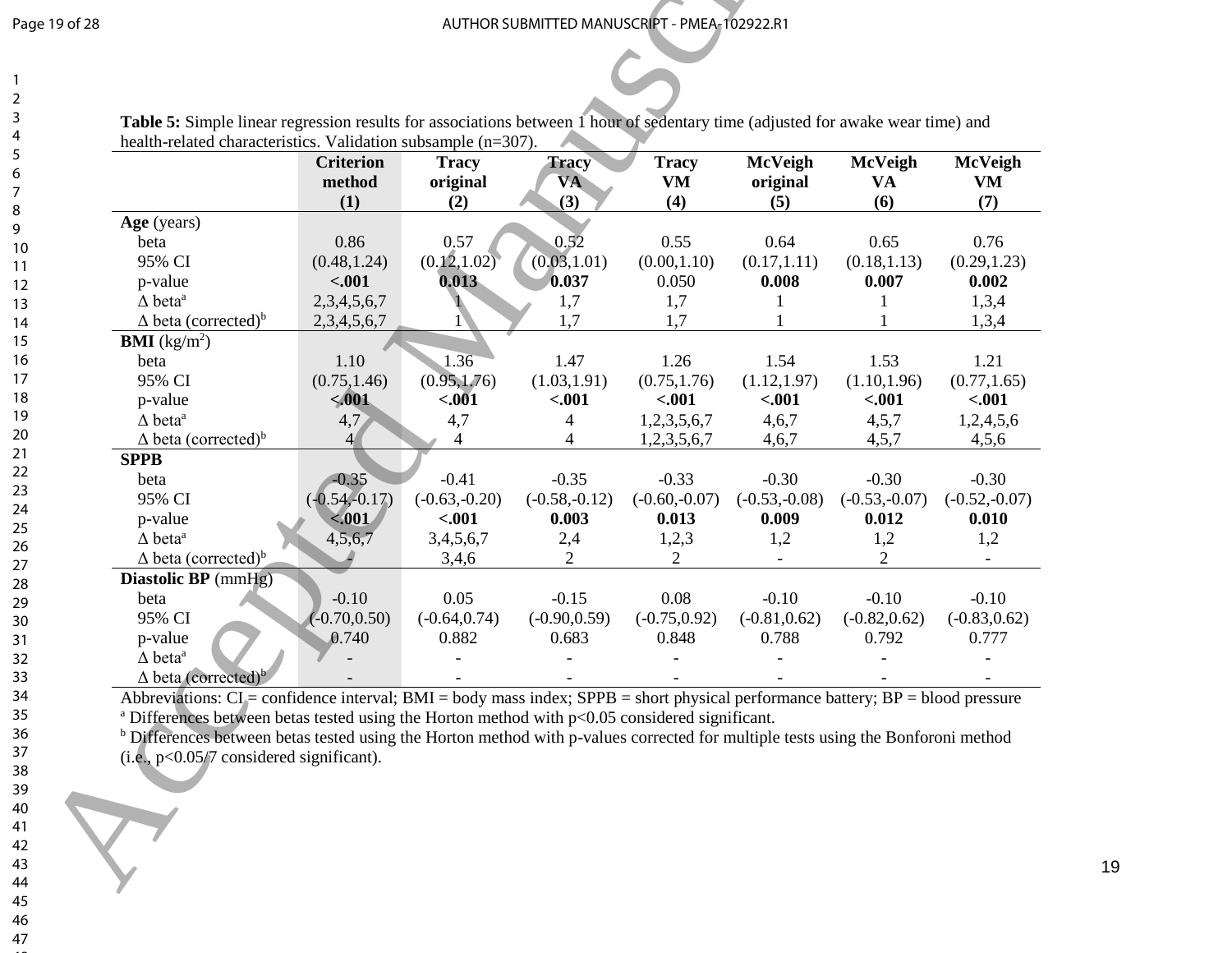#### **DISCUSSION**

This project intended to parameterize and validate two existing algorithms to identify in-bed time to accurately measure waking wear time using data from hip-worn accelerometers worn 24 hours/day by older adults. Automation reduces errors from human visual inspection and drastically reduces the resources needed to process accelerometer data collected using a 24-hour wear protocol, making these approaches more scalable. Our results showed an overall high agreement between the criterion visual inspection method and all 6 implementations of the Tracy and McVeigh automated algorithms, with the highest agreement achieved by the McVeigh\_v<sub>M</sub> with optimized parameters. The McVeigh\_<sub>VM</sub> implementation provided unbiased estimates of average waking wear time though with high variation around the mean  $(\pm 5 \text{ hours})$ . Other implementations had mean biases ranging from -0.28 to -1.28 hours. Sedentary time was the activity most often misclassified by the algorithms, with fewer instances of misclassification on light PA and MVPA. After adjusting sedentary time, light PA, and MVPA for waking wear time, there were no differences in average estimates between the criterion method and McVeigh\_VM, but other implementations including the McVeigh <sub>original</sub> significantly underestimated sedentary time and, in some instances, light PA as well. Similar overall inferences were generally made between health-related characteristics and sedentary time, light PA, and MVPA regardless of the method used to quantify awake wear time. In most tests, estimates based on McVeigh\_<sub>VM</sub> were closest to those based on the criterion method than all other implementations, although there were few significant differences between algorithm implementations. Of particular note, the direction of associations were similar between the criterion method and McVeigh<sub>\_VM</sub> for all health-related variables, and there was statistically significant differences in the magnitude of associations of sedentary time, light PA, and MVPA only with age. **IDSCUSSION**<br>
This project intended to parameterize and vididate two existing algorithms to shelp y-head<br>
from to accurately throustor westing wear time single tuto from hips-operators and 24<br>
time to accurately the maluk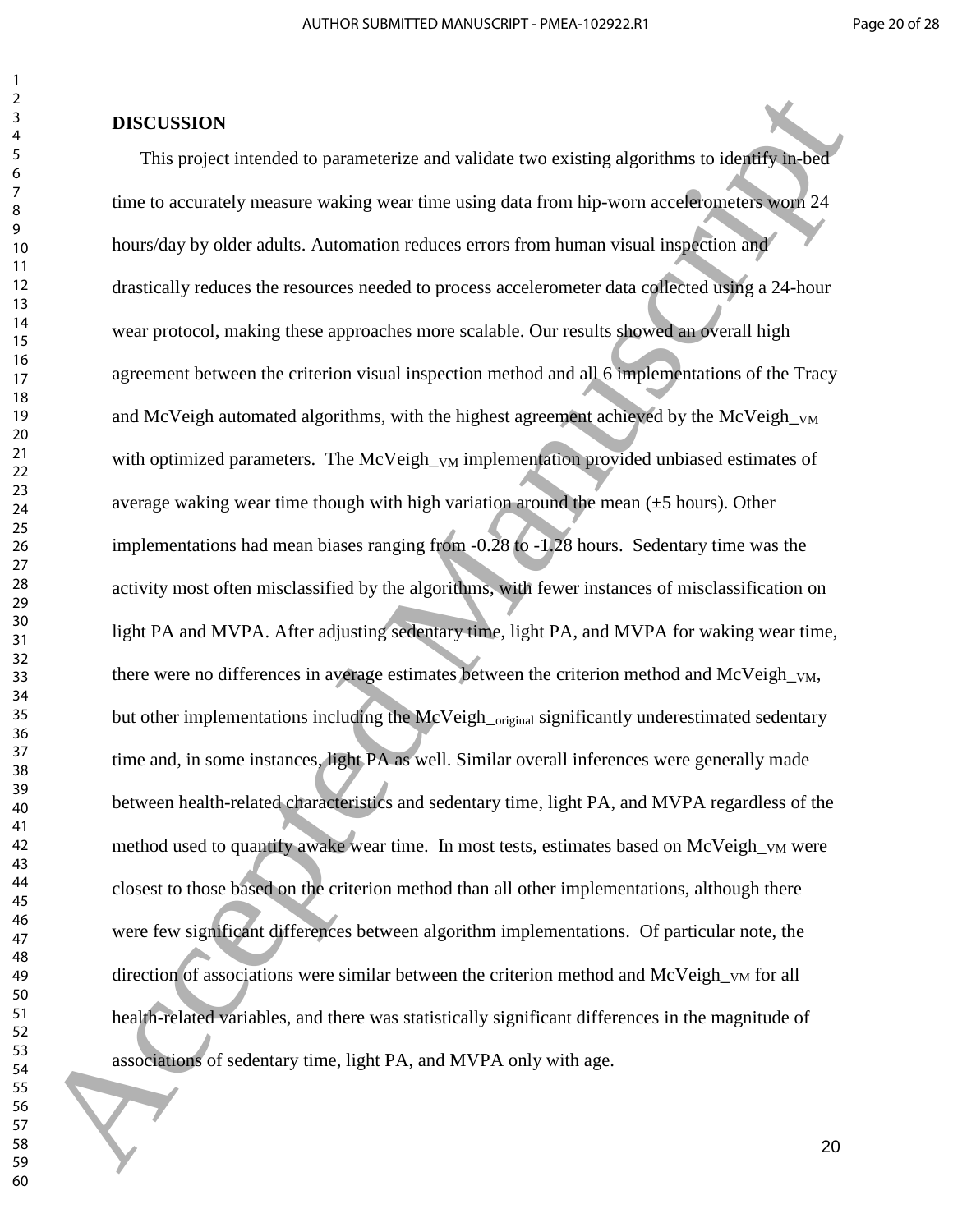Similar to McVeigh and colleagues, our study objective was to advance available methods for accurate and efficient identification of waking accelerometer wear time. The objective of Tracy and colleagues was to identify bedrest time which they measured directly using energy expenditure from whole-room calorimetry and movement-related mechanical work measured using a force plate in the floor of the whole room calorimeter. This focus on bedrest, which the authors note has also been referred to as sleep or sleep-period, could account for why the McVeigh algorithm outperformed the Tracy algorithm when compared to our criterion measure. Tracy et al. reported bedrest time sensitivity and specificity in their adolescent validation sample (n=40) of 0.97 and 0.97, respectively. The authors subsequently adapted their algorithm to function using data from adults (using a sample of men and women aged  $40\pm14$ ) and achieved bedrest time sensitivity and specificity of 0.82 and 0.97, respectively (Tracy *et al* 2018). McVeigh et al. reported waking wear time sensitivity and specificity in their validation sample (n=97) of 0.97 and 0.96, respectively. The mean bias and 95% limits of agreement reported in their study was (3.6 min/day and -2.3 to 2.5 h/day). The waking wear time sensitivity and specificity observed in our study for the best performing algorithm implementation (McVeigh  $_{\text{VM}}$ ) was comparable, although lower, at 0.92 and 0.87, respectively, and McVeigh  $_{VM}$  mean bias and 95% limits of agreement were (0 min/day and -5 to 4.9 h/day). It is noteworthy that McVeigh<sub>\_VM</sub> outperformed the McVeigh<sub>\_original</sub> demonstrating that parameterizing for older adults and/or using signals from the vector magnitude was an improvement over using only the vertical axis . Similar to McVeight and colleagues, our study objective was to advance covariate models.<br>
for accurate and efficient identification of waking accelerance wear time. The objective of<br>
Tracy and colleagues was to identify b

Our criterion method was similar to the one used to develop and validate the McVeigh algorithm and is the approach commonly used by researchers when processing sleep-related actigraphy data from wrist-worn devices. The protocol used was originally developed for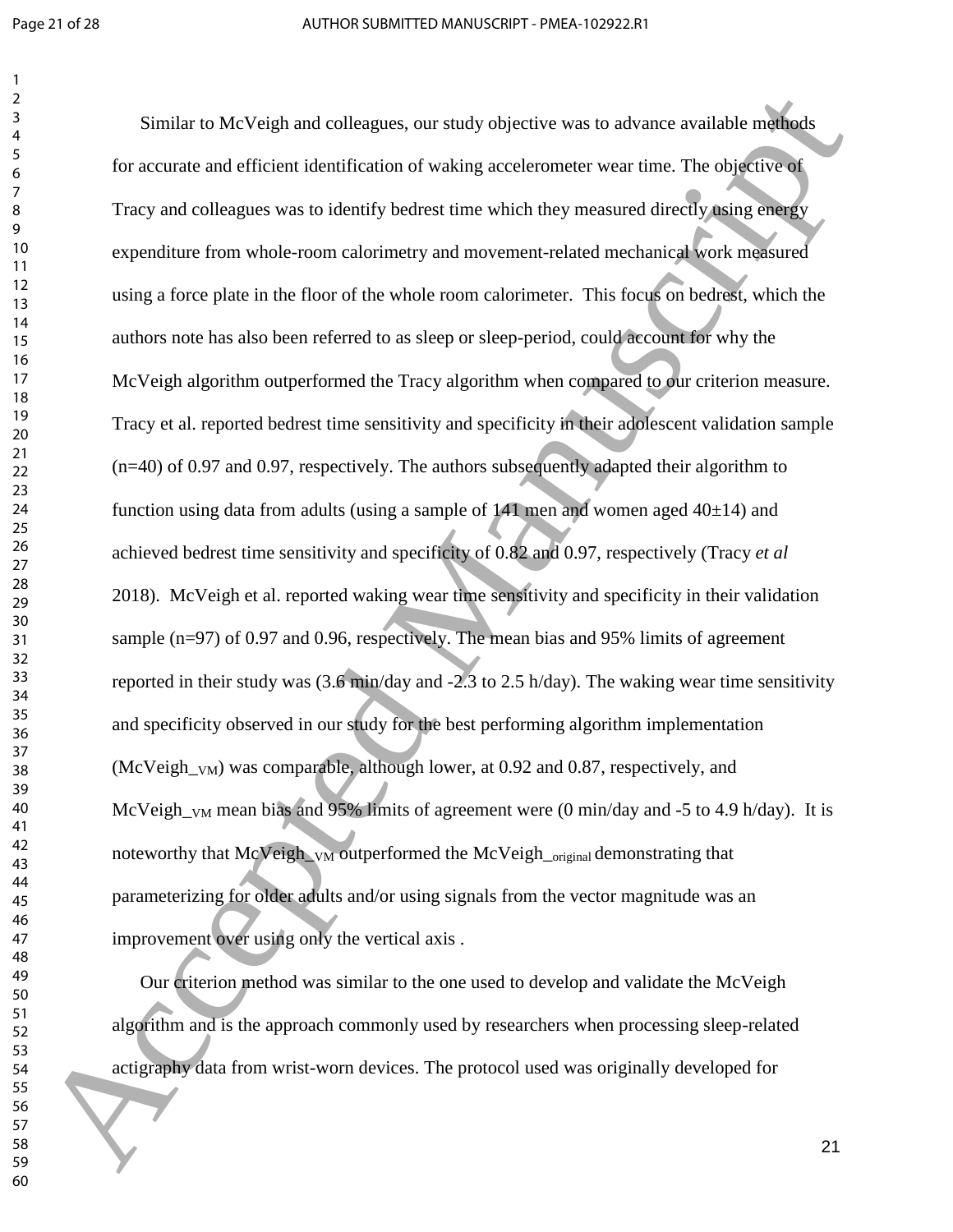systematic visual inspection of raw data from wrist-worn accelerometers to determine in-bed periods (Blackwell *et al* 2005) and was modified for use on hip-worn accelerometers; the full protocol is available upon request. While visual inspection is the standard method in the field of sleep research, it is resource intensive, taking approximately 15 minutes per participant in the present study, and can lead to error. In our analysis, the error was small with inter-rater agreement of 88%. Furthermore, in our sleep-log assisted visual analysis, when the in-bed and out-of-bed time appeared to be within 15 minutes of the participants' self-reported in-bed or outof-bed time, the in-bed period was defined by self-report. This protocol decision was made, in part, to reduce rater burden. The 15-minute buffer combined with the inter-rater error could account for some of the observed differences in waking wear time observed between the criterion method and all 6 algorithm implementations.

The use of automated algorithms can greatly reduce the resources needed to accomplish repetitive tasks in a large scale study setting, especially when set-up time, which sometimes can be long, is reduced by the availability of ready-to-use software. When working with intensive longitudinal data, it is always good practice to visually inspect how algorithms perform (Bolger and Laurenceau 2013). This can be accomplished for a randomly chosen subset of data and/or for the days with unusually long and unusually short waking wear times. In some instances, manually correcting the data following algorithm implementation may be needed. In the present study, we did not manually correct any data. However, we strongly recommend that all researchers implementing this algorithm visually inspect the results. In practice, an example workflow would be to implement the Choi algorithm to identify non-wear, then the McVeigh<sub>\_VM</sub> algorithm to identify awake wear time, plot the results of both overlaid on the VM cpm data for each valid day, then make modifications to the McVeigh  $V_M$  results as needed. The McVeigh  $V_M$ systematic visual inoperation of raw dual from serial source acceptancenters to determine indeed<br>periods (Blackwell et of 2003) and was modified for use on hip-som acceleration-step (and Manuscript and Manuscript and the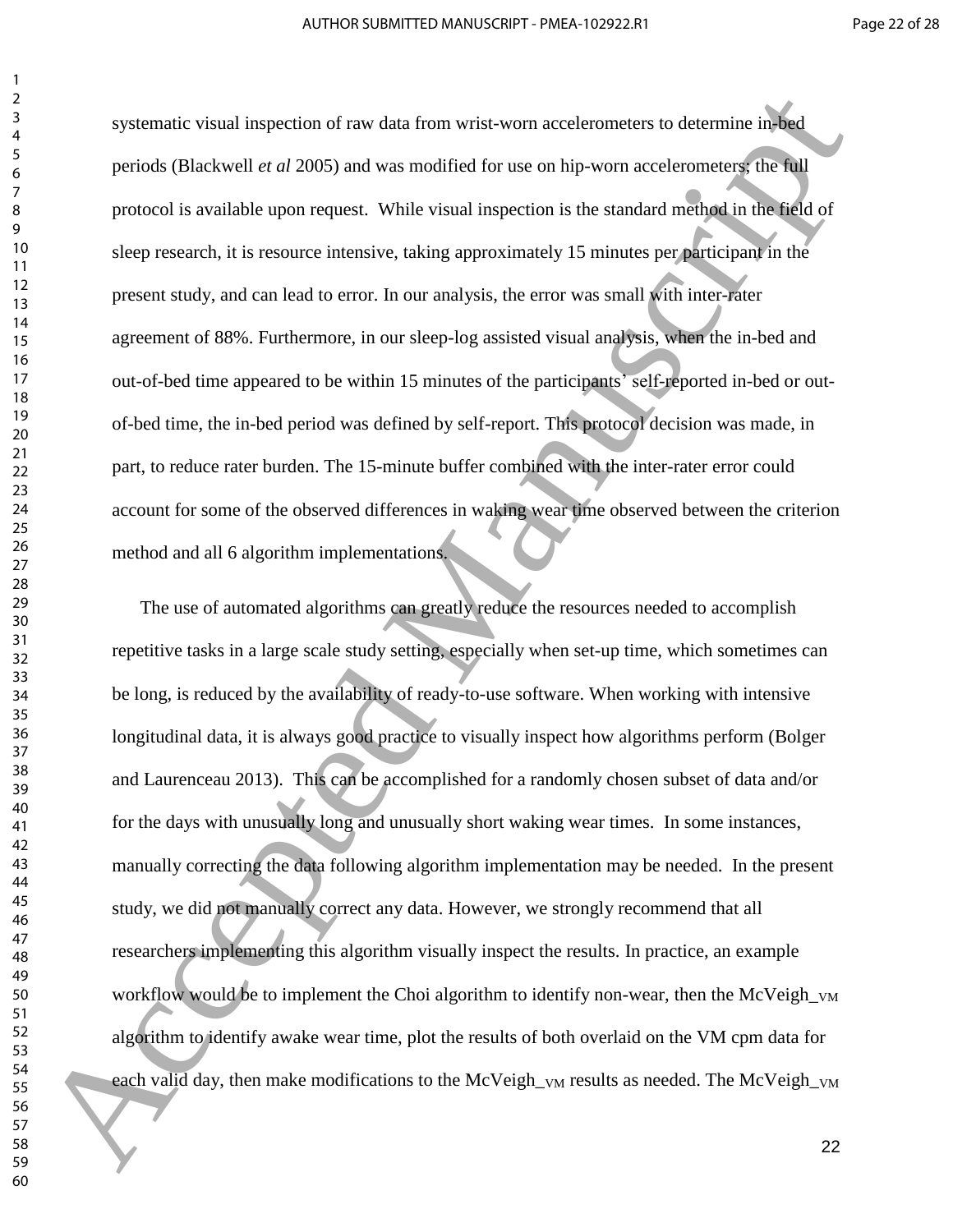algorithm can also be used to perform sensitivity analyses when other in-bed period imputation methods are used such as mean imputation [eg, (Bellettiere *et al* 2019)]. If desired, the McVeigh<sub>\_VM</sub> parameters can be further changed to improve the algorithms' accuracy for different samples.

This study is not without limitations. Our focus was on identifying waking wear time and not sleep, primarily because sleep is a construct characterized by physiologic states that is difficult to proxy using only accelerometer data from hip-worn devices. In-bed time (a proxy for sleep duration) is output by the McVeigh algorithm, but this was not the focus of our parameterization or validation. The algorithms were originally designed then newly optimized and validated using data from ActiGraph accelerometers; caution should be taken when applying them to accelerometer data from other devices. New algorithms were published after the design and implementation of our study protocol and were therefore not evaluated [eg, (Tracy *et al* 2018)]. Our study was conducted among older community-living, ambulatory women and we are not sure whether the results can be generalized to the entire older adult population. Finally, we modified only two parameters for each algorithm to conserve computational resources. It is unlikely that this had an appreciable negative effect on parameterization, considering the overall waking wear time agreement was relatively high and that some optimal parameters (specifically the McVeigh  $_{\text{VM}}$ ) tended to outperform the original parameters. digration can also be used to perform sensitivity analyses when other in-bed period implication<br>  $\frac{3}{2}$  and box's and the used such as mean imputation [eg. (Religione et al. 2019). If decised, the<br>
McVeigh systemmeters

Strengths of our study include the sample size that was more than twice the size of other comparative studies. We had sufficient numbers to parameterize and validate the optimal parameters on two separate datasets, each with over 300 participants. We also parameterized and compared algorithm performance to data from a sleep-log assisted visualization process that is thought to be better than using un-augmented self-reported bed times (Lockley *et al* 1999).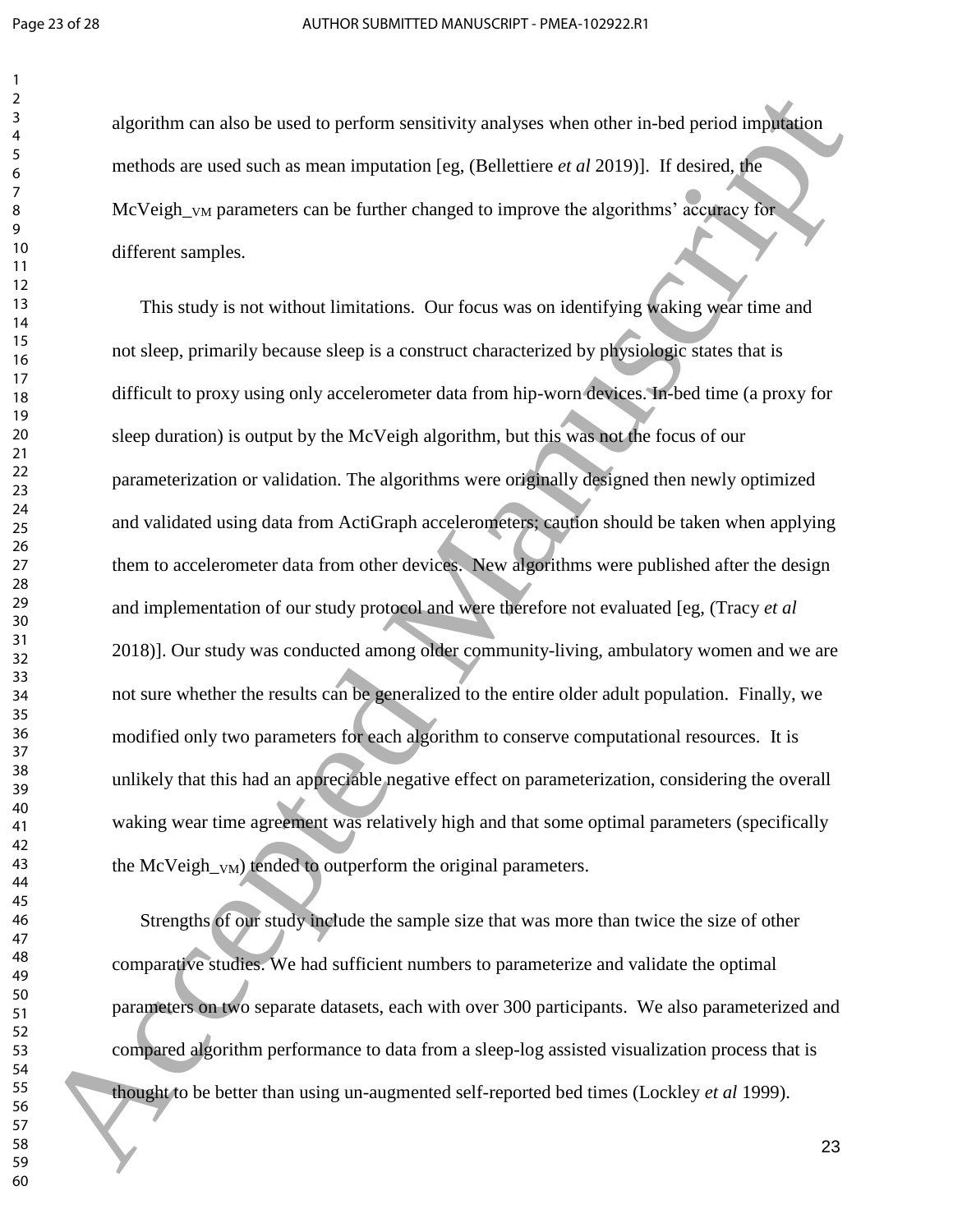Using only hip-worn accelerometer data collected 24-hours/day from older women, the McVeigh algorithm with the optimal VM parameters provided unbiased estimates of waking wear time. Adjustment for waking wear time computed using McVeigh\_<sub>VM</sub> can introduce error into measures of sedentary time, light PA, and MVPA, which could lead to biased associations with health indicators or other factors of interest. However, most of the associations tested in the validation subsample were not qualitatively different when adjusting for waking wear time computed using the criterion method or McVeigh<sub>\_VM</sub>. We also observed unbiased estimates of wear time-adjusted sedentary time, light PA, and MVPA when the McVeigh $_{\text{VM}}$  implementation was used. We therefore conclude that the McVeigh<sub>\_VM</sub> implementation is suitable for identifying awake wear time among older adults. Caution should be used when implementing automated algorithms on intensive longitudinal data, and users of this algorithm should take appropriate precautions, such as visually inspecting the results as needed and manually making changes where appropriate. Using only hip-wurn acceleratories data collected 24-humeting from older women the<br>space McVeigh algorithm with the optimal VM parameters provided unbiased estimates of scaling<br>were time. Adjustment for waking wear time c

#### **ACKNOWLEDGEMENTS**

The following is a short list of WHI Investigators, the full list can be found at the following site:

www.whi.org/researchers/Documents%20%20Write%20a%20Paper/WHI%20Investigator%20L ong%20List.pdf

Program Office: (National Heart, Lung, and Blood Institute, Bethesda, Maryland) Jacques Rossouw, Shari Ludlam, Dale Burwen, Joan McGowan, Leslie Ford, and Nancy Geller; Clinical Coordinating Center: Clinical Coordinating Center: (Fred Hutchinson Cancer Research Center, Seattle, WA) Garnet Anderson, Ross Prentice, Andrea LaCroix, and Charles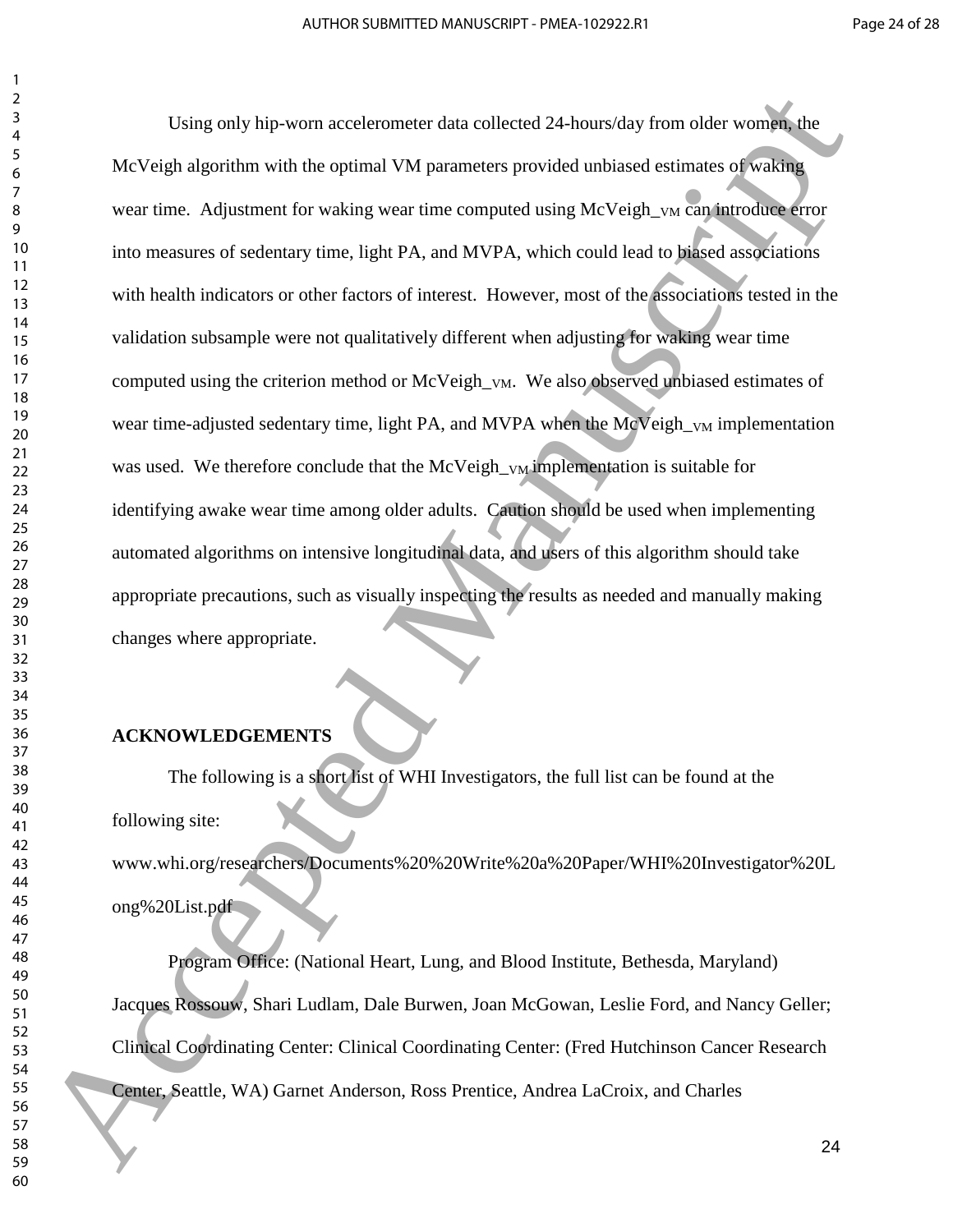Kooperberg; Investigators and Academic Centers: (Brigham and Women's Hospital, Harvard Medical School, Boston, MA) JoAnn E. Manson; (MedStar Health Research Institute/Howard University, Washington, DC) Barbara V. Howard; (Stanford Prevention Research Center, Stanford, CA) Marcia L. Stefanick; (The Ohio State University, Columbus, OH) Rebecca Jackson; (University of Arizona, Tucson/Phoenix, AZ) Cynthia A. Thomson; (University at Buffalo, Buffalo, NY) Jean Wactawski-Wende; (University of Florida, Gainesville/Jacksonville, FL) Marian Limacher; (University of Iowa, Iowa City/Davenport, IA) Robert Wallace; (University of Pittsburgh, Pittsburgh, PA) Lewis Kuller; (Wake Forest University School of Medicine, Winston-Salem, NC) Sally Shumaker Women's Health Initiative Memory Study: (Wake Forest University School of Medicine, Winston-Salem, NC) Sally Shumaker. 8<br>
6 Accepted School, Broadca, Mandemic Centers: (Urigitan and Women's Hospital, Harvard<br>
6 Accelsos School, Broadca, MAS JoAnn F. Manuscri, (MedStar Health Research Institute<br>
16 Accelsos School, Arossimpton, DC) Burbara

#### **FUNDING SOURCES**

The National Heart, Lung, and Blood Institute provided funding for the OPACH study (grant number RO1 HL105065 to AZL). Funding also came from training grants provided by the National Institutes of Health (grant numbers T32HL079891-11 to JB). The Women's Health Initiative program was funded by the National Heart, Lung, and Blood Institute, National Institutes of Health, U.S. Department of Health and Human Services (contract numbers HHSN268201600018C, HHSN268201600001C, HHSN268201600002C, HHSN268201600003C, and HHSN268201600004C).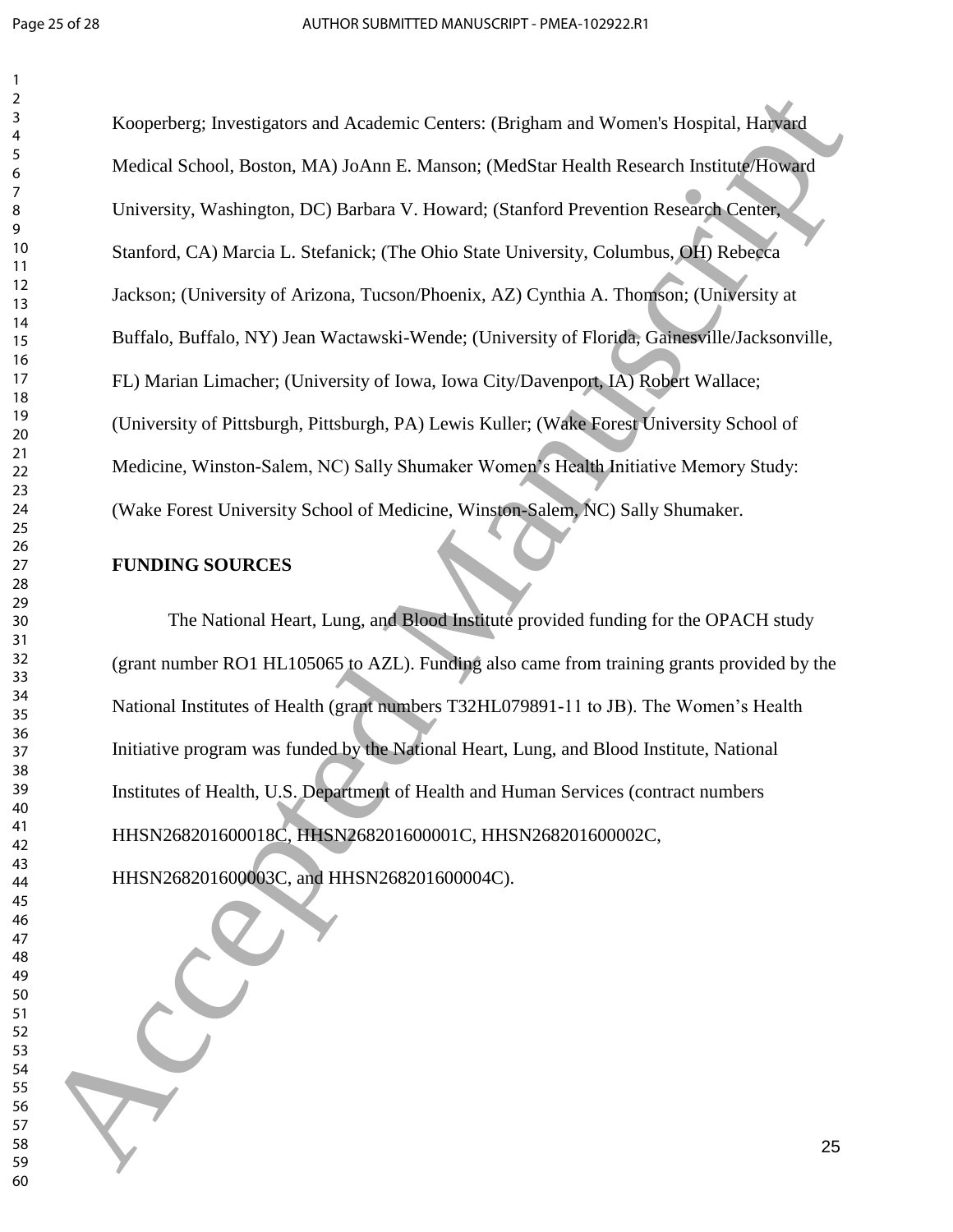#### **REFERENCES**

- ActiGraphcorp.com 2015 *ActiGraph White Paper Low Frequency Extension Filter* Online: http://actigraphcorp.com/wp-content/uploads/2015/06/Low-Frequency-Extension-Filter.pdf
- Ancoli-Israel S, Cole R, Alessi C, Chambers M, Moorcroft W and Pollak C P 2003 The role of actigraphy in the study of sleep and circadian rhythms. *Sleep* **26** 342–92
- Barreira T V., Schuna J M, Mire E F, Katzmarzyk P T, Chaput J P, Leduc G and Tudor-Locke C 2015 Identifying children's nocturnal sleep using 24-h waist accelerometry *Med. Sci. Sports Exerc.* **47** 937–43
- Bellettiere J, LaMonte M J, Evenson K R, Rillamas-Sun E, Kerr J, Lee I-M, Di C, Rosenberg D E, Stefanick M L, Buchner D M, Hovell M F, LaCroix A Z 2019 Sedentary Behavior and Cardiovascular Disease in Older Women *Circulation* **139** 1036–46 Online: https://www.ahajournals.org/doi/10.1161/CIRCULATIONAHA.118.035312
- Blackwell T, Ancoli-Israel S, Gehrman P R, Schneider J L, Pedula K L and Stone K L 2005 Actigraphy scoring reliability in the study of osteoporotic fractures *Sleep* **28** 1599–605
- Bolger N and Laurenceau J-P 2013 *Intensive longitudinal methods: an introduction to diary and experience sampling research* ed D A Kenny (Guilford Press)
- Chen K Y, Janz K F, Zhu W and Brychta R J 2012 Redefining the roles of sensors in objective physical activity monitoring *Med. Sci. Sport Exerc.* **44** 13–23
- Choi L, Liu Z, Matthews C E and Buchowski M S 2011 Validation of accelerometer wear and nonwear time classification algorithm *Med. Sci. Sports Exerc.* **43** 357–64
- Choi L, Ward S C, Schnelle J F and Buchowski M S 2012 Assessment of wear/nonwear time classification algorithms for triaxial accelerometer *Med. Sci. Sports Exerc.* **44** 2009–16
- Diaz K M, Goldsmith J, Greenlee H, Strizich G, Qi Q, Mossavar-Rahmani Y, Vidot D C, Buelna C, Brintz C E, Elfassy T, Gallo L C, Daviglus M L, Sotres-Alvarez D and Kaplan R 2017 Prolonged, uninterrupted sedentary behavior and glycemic biomarkers among US Hispanic/Latino adults : The Hispanic Community Health Study/Study of Latinos (HCHS/SOL) *Circulation* **136** 1362–73 **EXAMERING CITS<br>
Accepted Manuscription Weiver From Fronteneutr Filter Offering Accepted Manuscription (1867) Channel School Research (1868)<br>
Another School R. Manuscription (1868) Channel School Research (1868) Channel S** 
	- Evenson K R, Wen F, Herring A H, Di C, LaMonte M J, Tinker L F, Lee I M, Rillamas-Sun E, LaCroix A Z and Buchner D M 2015 Calibrating physical activity intensity for hip-worn accelerometry in women age 60 to 91years: The Women's Health Initiative OPACH Calibration Study *Prev. Med. Reports* **2** 750–6 Online: http://dx.doi.org/10.1016/j.pmedr.2015.08.021
	- Freedson P S, Melanson E and Sirard J 1998 Calibration of the Computer Science and Applications, Inc. accelerometer. *Med. Sci. Sports Exerc.* **30** 777–81
	- Guralnik J M, Simonsick E M, Ferrucci L, Glynn R J, Berkman L F, Blazer D G, Scherr P a. and Wallace R B 1994 A short physical performance battery assessing lower extremi *J. Gerontol.* **49** 85–94

Horton N J and Fitzmaurice G M 2004 TUTORIAL IN BIOSTATISTICS Regression analysis of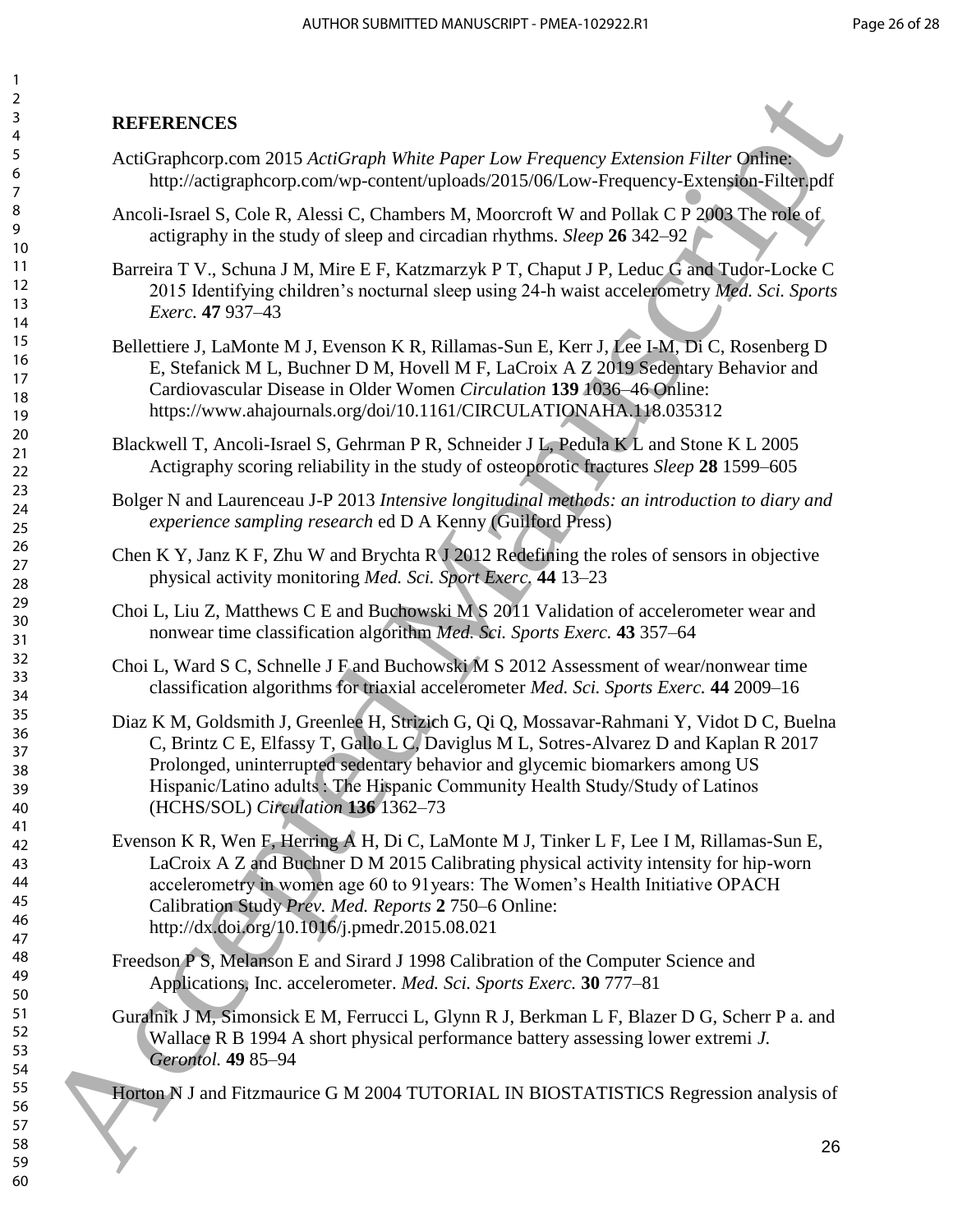| 2                                      |                                                                                                                                                                                                                                                                                                                                                                                                                                                     |
|----------------------------------------|-----------------------------------------------------------------------------------------------------------------------------------------------------------------------------------------------------------------------------------------------------------------------------------------------------------------------------------------------------------------------------------------------------------------------------------------------------|
| 3<br>4                                 | multiple source and multiple informant data from complex survey samples 2933 2911–33                                                                                                                                                                                                                                                                                                                                                                |
| 5<br>6<br>7<br>8<br>9<br>10            | LaCroix A Z A Z, Rillamas-Sun E, Buchner D, Evenson K R K R, Di C, Lee I-M I-M, Marshall<br>S, LaMonte M J M J, Hunt J, Tinker L F L F, Stefanick M, Lewis C E C E, Bellettiere J and<br>Herring A H A H 2017 The Objective Physical Activity and Cardiovascular Disease Health<br>in Older Women (OPACH) Study BMC Public Health 17 Online:<br>http://bmcpublichealth.biomedcentral.com/articles/10.1186/s12889-017-4065-6                         |
| 11<br>12<br>13<br>14<br>15<br>16<br>17 | LaMonte M J, Lewis C E, Buchner D M, Evenson K R, Sun E R-, Di C, Lee I-M, Bellettiere J,<br>Stefanick M L, Eaton C B, Howard B V., Bird C and LaCroix A Z 2017 Both light intensity<br>and moderate-to-vigorous physical activity measured by accelerometry are favorably<br>associated with cardiometabolic risk factors in older women: The Objective Physical<br>Activity and Cardiovascular Health (OPACH) Study J. Am. Heart Assoc. 6 e007064 |
| 18<br>19<br>20                         | Lockley S W, Skene D J and Arendt J 1999 Comparison between subjective and actigraphic<br>measurement of sleep and sleep rhythms <i>J. Sleep Res.</i> 8.175–83                                                                                                                                                                                                                                                                                      |
| 21<br>22<br>23<br>24<br>25             | Matthews C E, Chen K Y, Freedson P S, Buchowski M S, Beech B M, Pate R R and Troiano R P<br>2008 Amount of time spent in sedentary behaviors in the United States, 2003-2004. Am. J.<br>Epidemiol. 167 875-81 Online:<br>http://www.pubmedcentral.nih.gov/articlerender.fcgi?artid=3527832&tool=pmcentrez&ren<br>dertype=abstract                                                                                                                   |
| 26<br>27<br>28<br>29<br>30<br>31       | McVeigh J A, Winkler E A H, Healy G N, Slater J, Eastwood P R and Straker L M 2016a<br>Validity of an automated algorithm to identify waking and in-bed wear time in hip-worn<br>accelerometer data collected with a 24-hour wear protocol in young adults Physiol. Meas.<br>37 1636-52                                                                                                                                                             |
| 32<br>33<br>34<br>35<br>36<br>37       | McVeigh J A, Winkler E A H, Howie E K, Tremblay M S, Smith A, Abbott R A, Eastwood P R,<br>Healy G N and Straker L M 2016b Objectively measured patterns of sedentary time and<br>physical activity in young adults of the Raine study cohort Int. J. Behav. Nutr. Phys. Act. 13<br>41 Online: http://ijbnpa.biomedcentral.com/articles/10.1186/s12966-016-0363-0                                                                                   |
| 38<br>39<br>40<br>41<br>42             | Migueles J H, Cadenas-Sanchez C, Ekelund U, Delisle Nystrom C, Mora-Gonzalez J, Lof M,<br>Labayen I, Ruiz J R and Ortega F B 2017 Accelerometer Data Collection and Processing<br>Criteria to Assess Physical Activity and Other Outcomes: A Systematic Review and<br>Practical Considerations Sport. Med. 47 1821-45                                                                                                                               |
| 43<br>44<br>45                         | Montoye H J, Washburn R, Servias S, Ertl A, Webster J G and Nagle F J 1983 Estimation of<br>energy expenditure by a portable accelerometer Med. Sci. Sport Exerc. 15 403-7                                                                                                                                                                                                                                                                          |
| 46<br>47<br>48<br>49                   | Rillamas-Sun E, Buchner D M, Di C, Evenson K R and LaCroix A Z 2015 Development and<br>application of an automated algorithm to identify a window of consecutive days of<br>accelerometer wear for large-scale studies BMC Res Notes 8 270                                                                                                                                                                                                          |
| 50<br>51<br>52                         | Tracy D J, Xu Z, Choi L, Acra S, Chen K Y and Buchowski M S 2014 Separating bedtime rest<br>from activity using waist or wrist-worn accelerometers in youth PLoS One 9                                                                                                                                                                                                                                                                              |
| 53<br>54<br>55                         | Tracy J D, Acra S, Chen K Y and Buchowski M S 2018 Identifying bedrest using 24-h waist or<br>wrist accelerometry in adults <i>PLoS One</i> 13 1-16                                                                                                                                                                                                                                                                                                 |
| 56<br>57                               | Troiano R P, McClain J J, Brychta R J and Chen K Y 2014 Evolution of accelerometer methods                                                                                                                                                                                                                                                                                                                                                          |
| 58<br>59<br>60                         | 27                                                                                                                                                                                                                                                                                                                                                                                                                                                  |